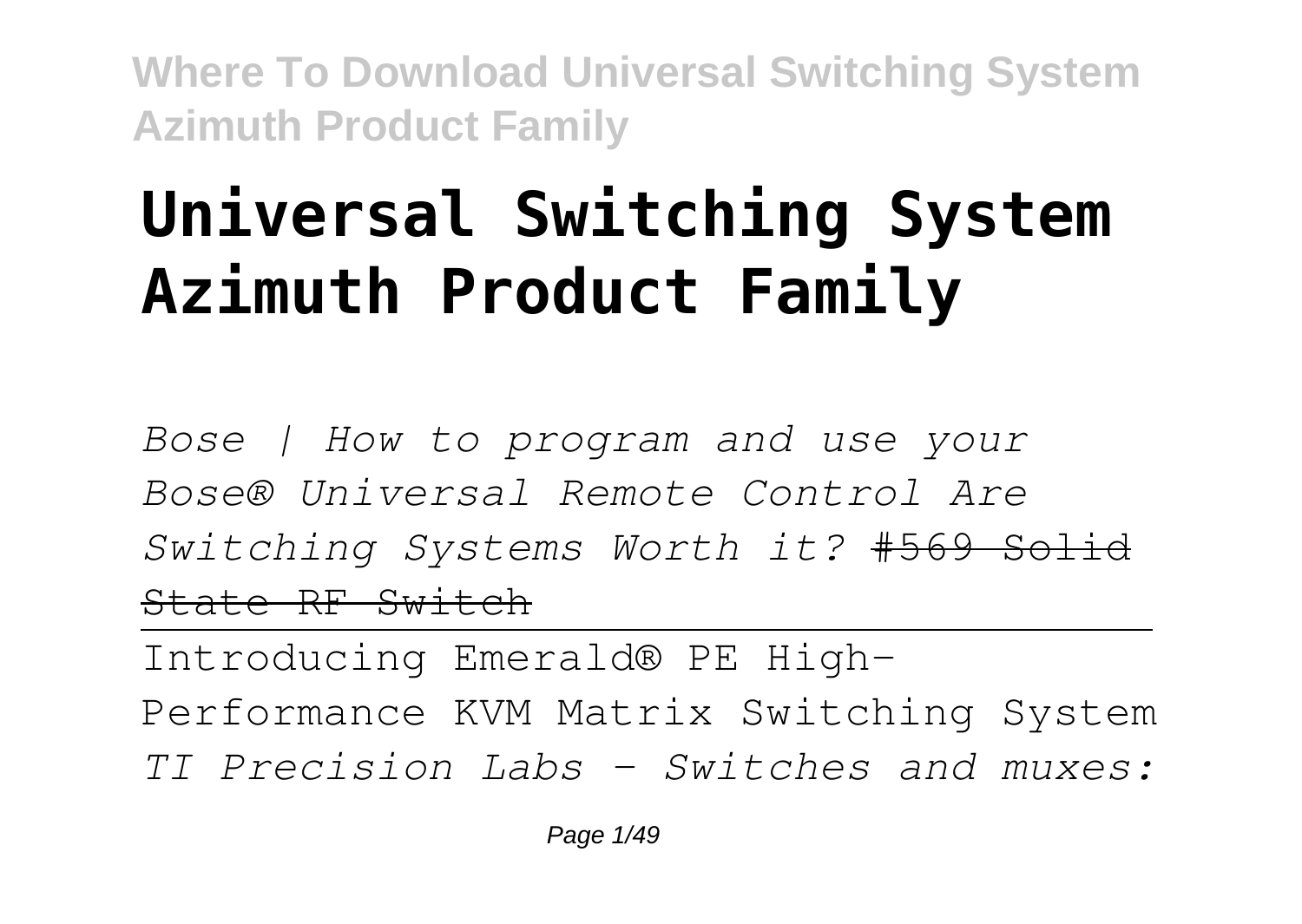*Are switches \u0026 multiplexers bidirectional?*

\"On-Off\" (single pole) Toggle Switch for automtive use with Wiring Products What is a Servo Motor and How it Works? Home Network Server Rack Tour Pt.2 (Full Breakdown) How to Add Electrical Accessories to a Motorcycle Without Power Issues The Guy Who Didn't Like Musicals **Universal Basic Income Explained – Free Money for Everybody? UBI**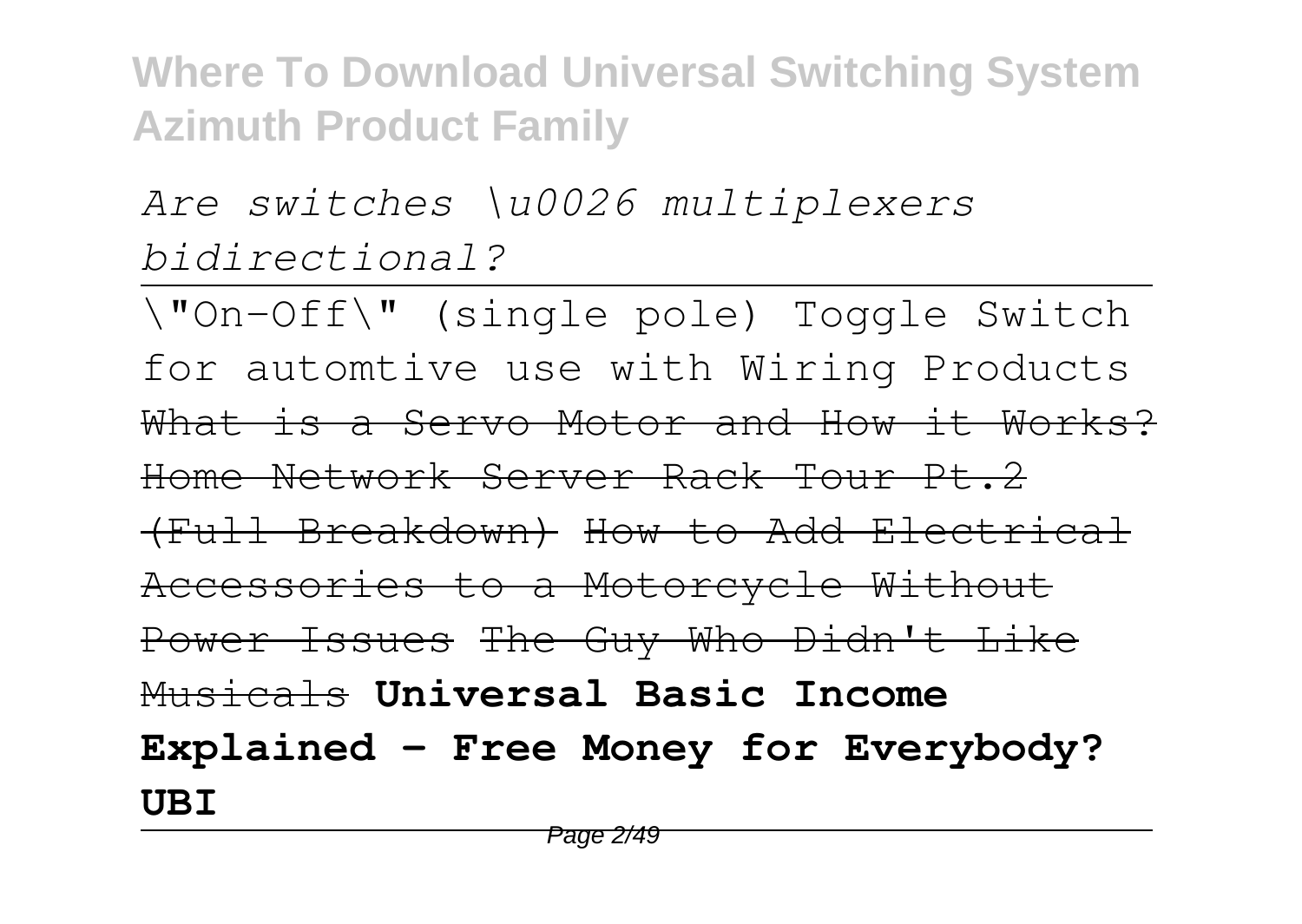ELSC Seminar: Edward M. CallawayUnusual Railway Crossing **Are Electric Cars** Really Green? Cassette Deck Heads Cleaning PART 1: Top 10 TIPS: Ferry UK to Spain on the Pont Aven Clean and Demagnetize Your Heads!... On Your Cassette Deck Cleaning and Demagnetizing the Reel to Reel Deck **How to clean your VCR** Homemade Tool Demagnetizer Rolls-Royce | SVAN world's first autonomous ferry demonstration **VHS Head cleaning** Page 3/49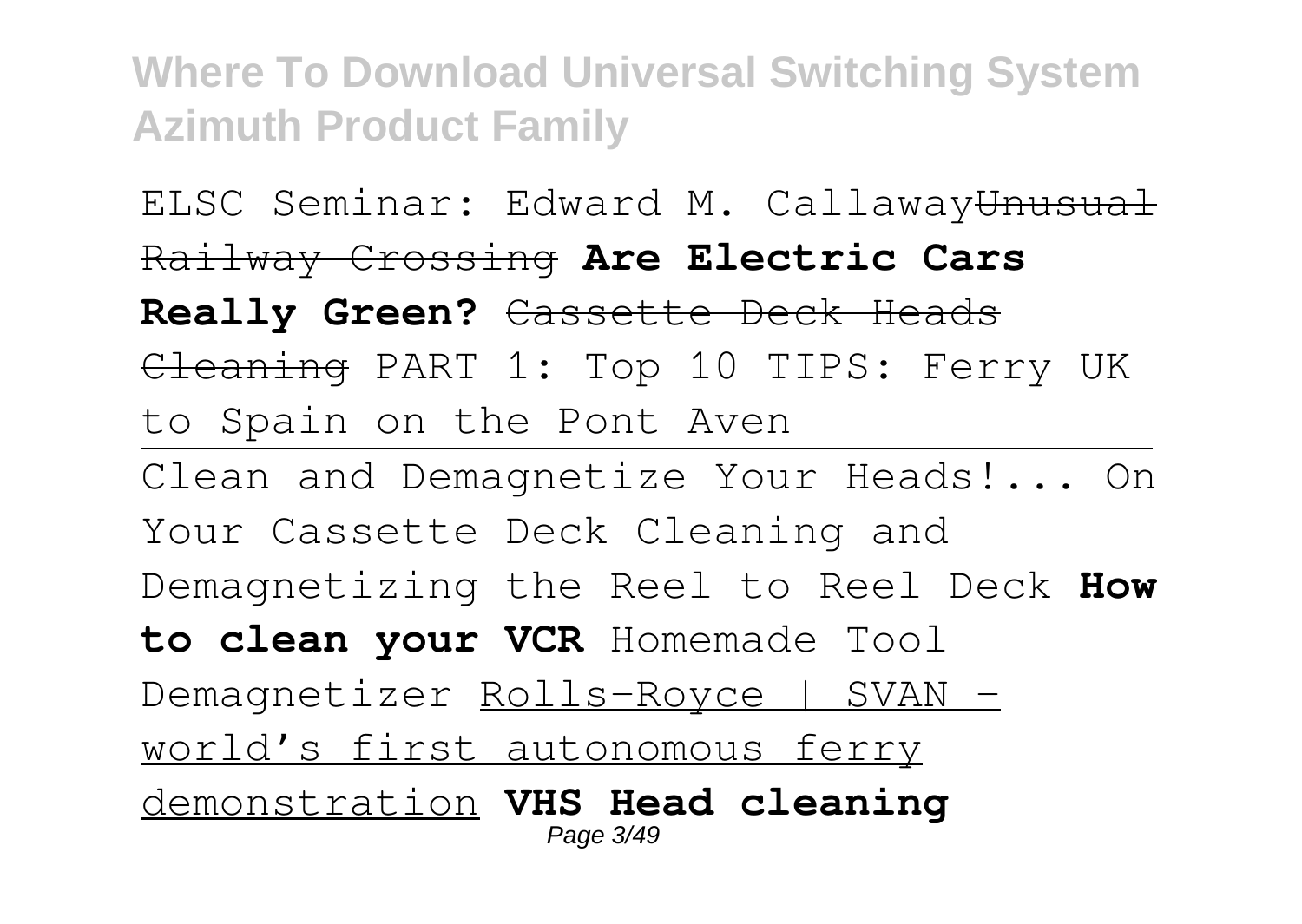**procedure Capturing Hard-to-Reach Assets with High Accuracy GNSS**

**Receivers** GE Universal Remote Control Auto Code Search GE Universal Remote Quick Start Guide

How to Make an Auto Nerf Trigger System \"Colin Furze Book Project #1\"*Jocko Podcast 76 with Charlie Plumb - 6 Years a POW at The Hanoi Hilton* Manual Switching System *Coordinate Systems and Projections* TheFIX 069: Backup **Strategies**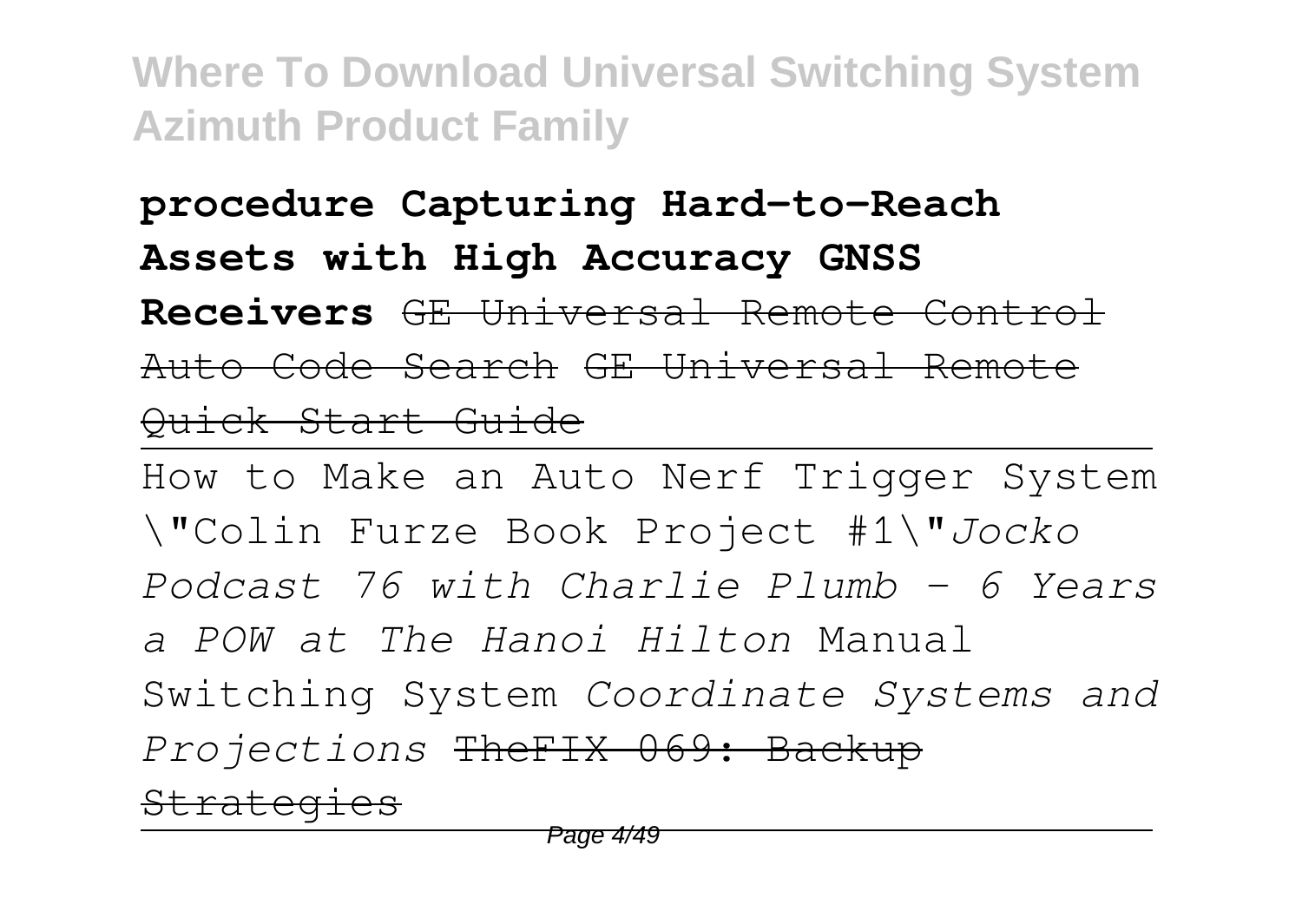Universal Switching System Azimuth Product

Universal Switching System Azimuth Product Universal Switching Corporation designs and manufactures best-in-class programmable signal switching and distribution products for use in the defense community, communication, telemetry, ATE and broadcast industries. Universal Switching Corporation: Solutions For Global Needs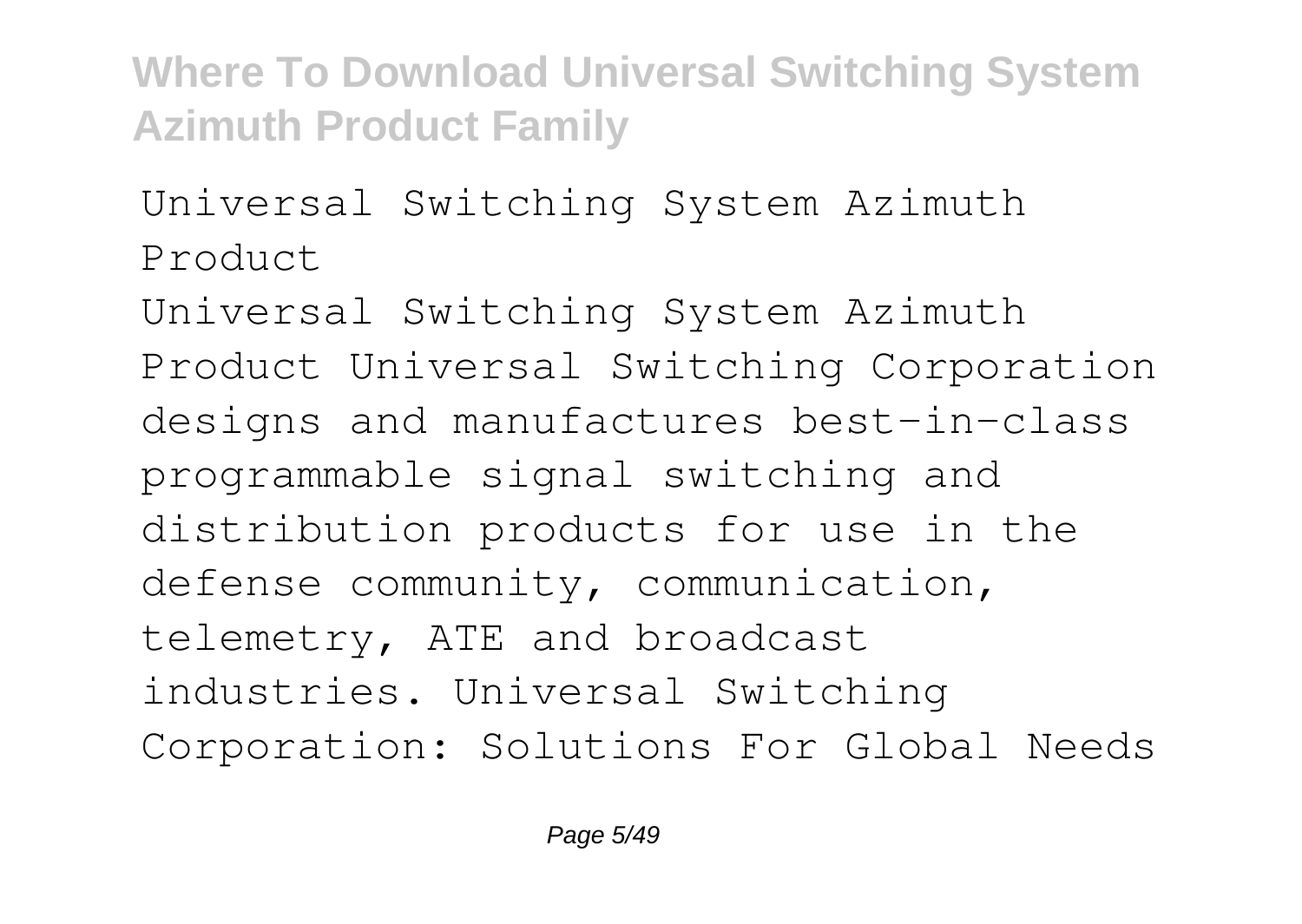Universal Switching System Azimuth Product Family Universal Switching System Azimuth Product Family Author: i; ½i; ½dijitalavr upa.bilgi.edu.tr-2020-08-22T00:00:00+00 :01 Subject: i¿½i¿½Universal Switching System Azimuth Product Family Keywords: universal, switching, system, azimuth, product, family Created Date: 8/22/2020 1:39:36 AM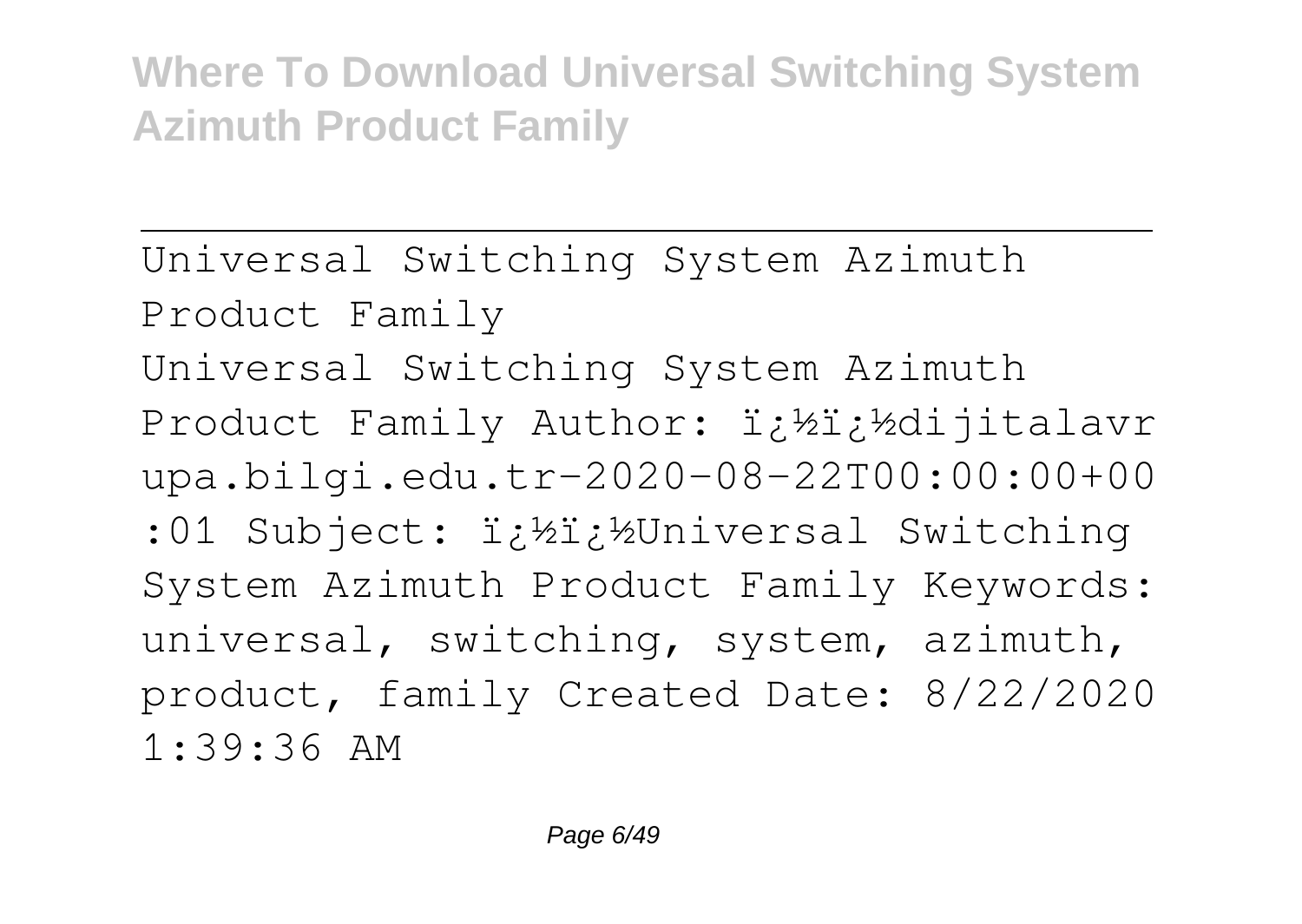Universal Switching System Azimuth Product Family Universal Switching System Azimuth Product Family volume 1, pronti in sella, the book of god the bible as novel, disgrace, the catcher was a spy the mysterious life of moe berg, i am 7 george lucas, the queen and di, 101 asian dishes you need to cook before you die discover a new world of flavors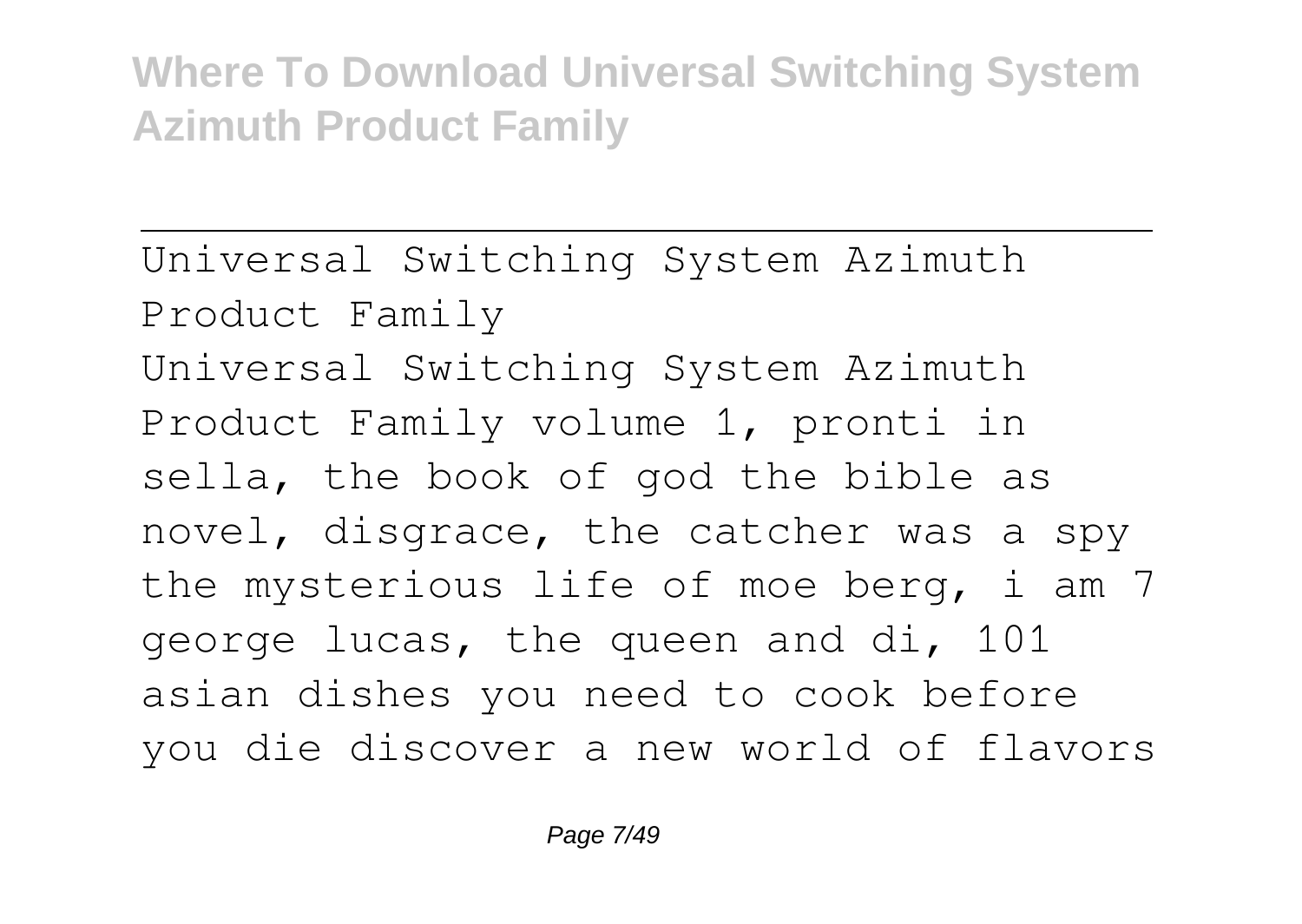Universal Switching System Azimuth Product Family The AZ202 Universal Redundancy Switch is a state-of-the-art product designed to provide a cost effective and scalable 1+1 and N+1 protection scheme for a wide variety of equipment such as modulators, demodulators, modems and converters. The AZ202 set of advanced features allows optimizing the switching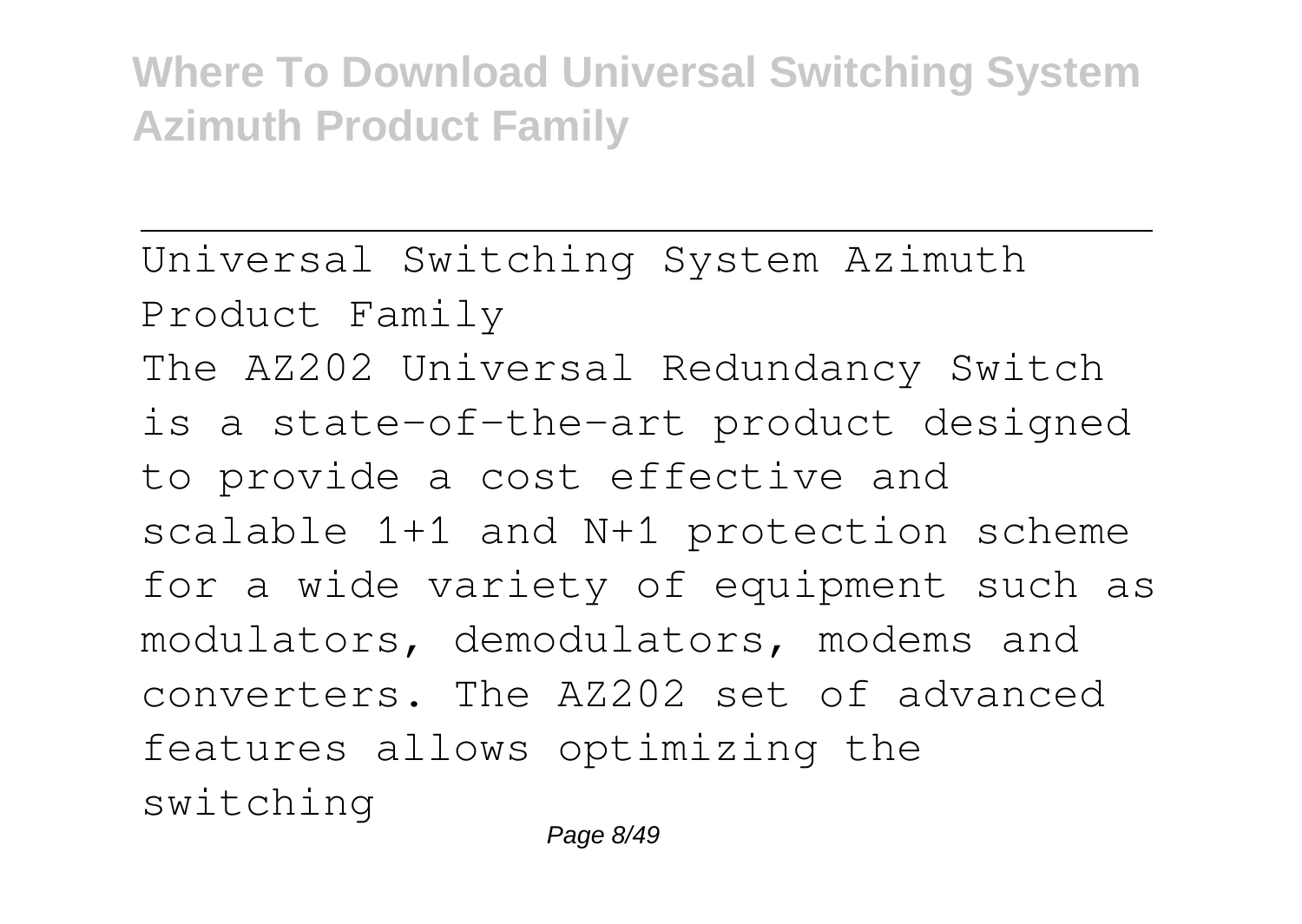Universal Redundancy Switch Azimuth Product Family Related products AZ710 Upconverter AZ730 Up & Down Converter AZ740 Indoor L-band Block Upconverter AZ750 L-band Combiner AZ270 1+1 Frequency Converter Redundancy Switch AZ200 Universal Switching System Related documents Care Pack Brochure AZ720 Downconverter Azimuth Product Family www.newtec.eu Page 9/49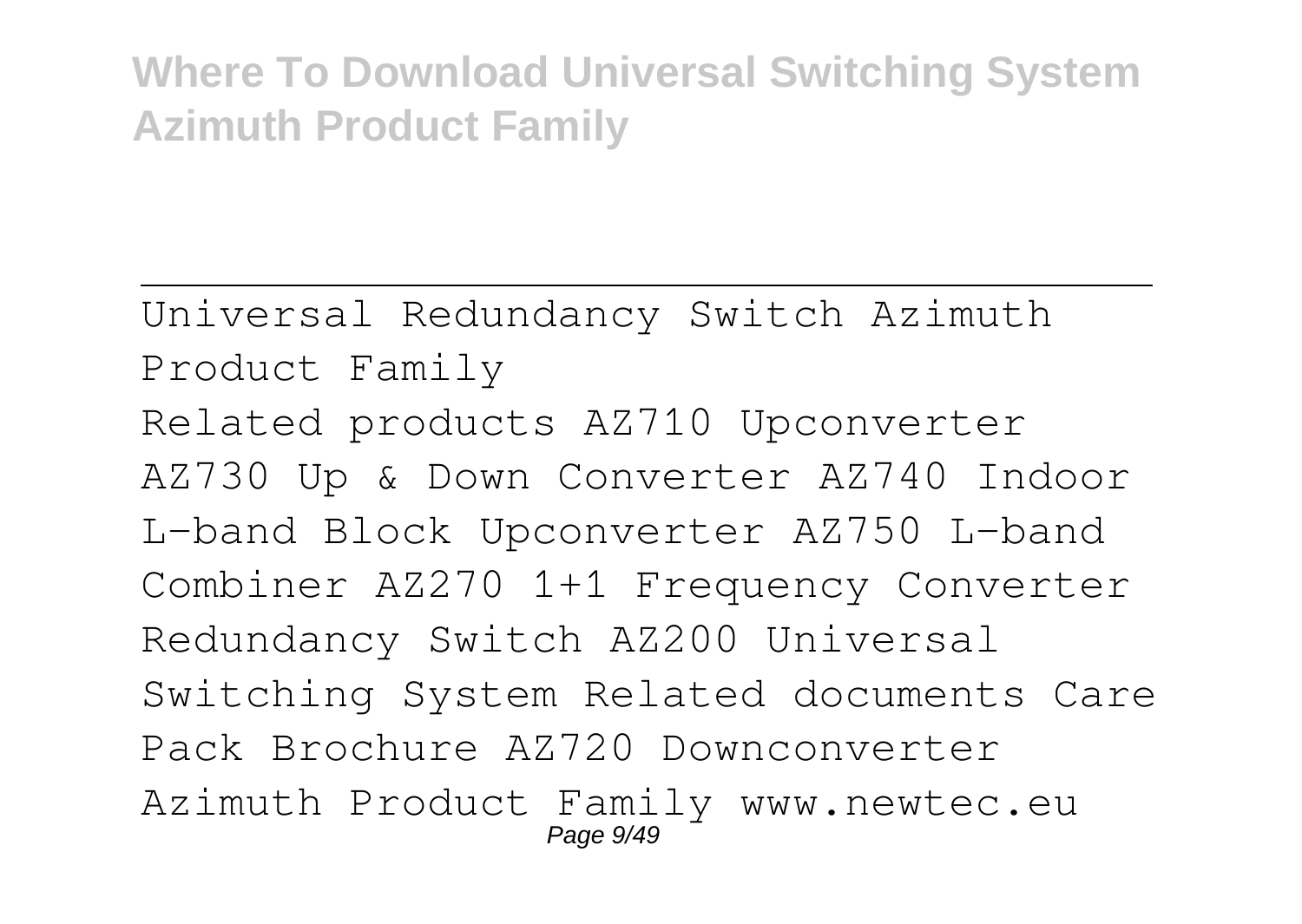R0011 Newtec SHAPING THE FUTURE OF SATELLITE ...

Downconverter Azimuth Product Family Related products. AZ110 Broadcast Satellite Modulator. AZ119 ABS-S Satellite Modulator. AZ120 Telco Satellite Modulator. AZ128 High Speed Telco Satellite Modulator. AZ130 WAN Satellite Modulator. AZ200 Universal Switching system. AZ270 1+1 Frequency Page 10/49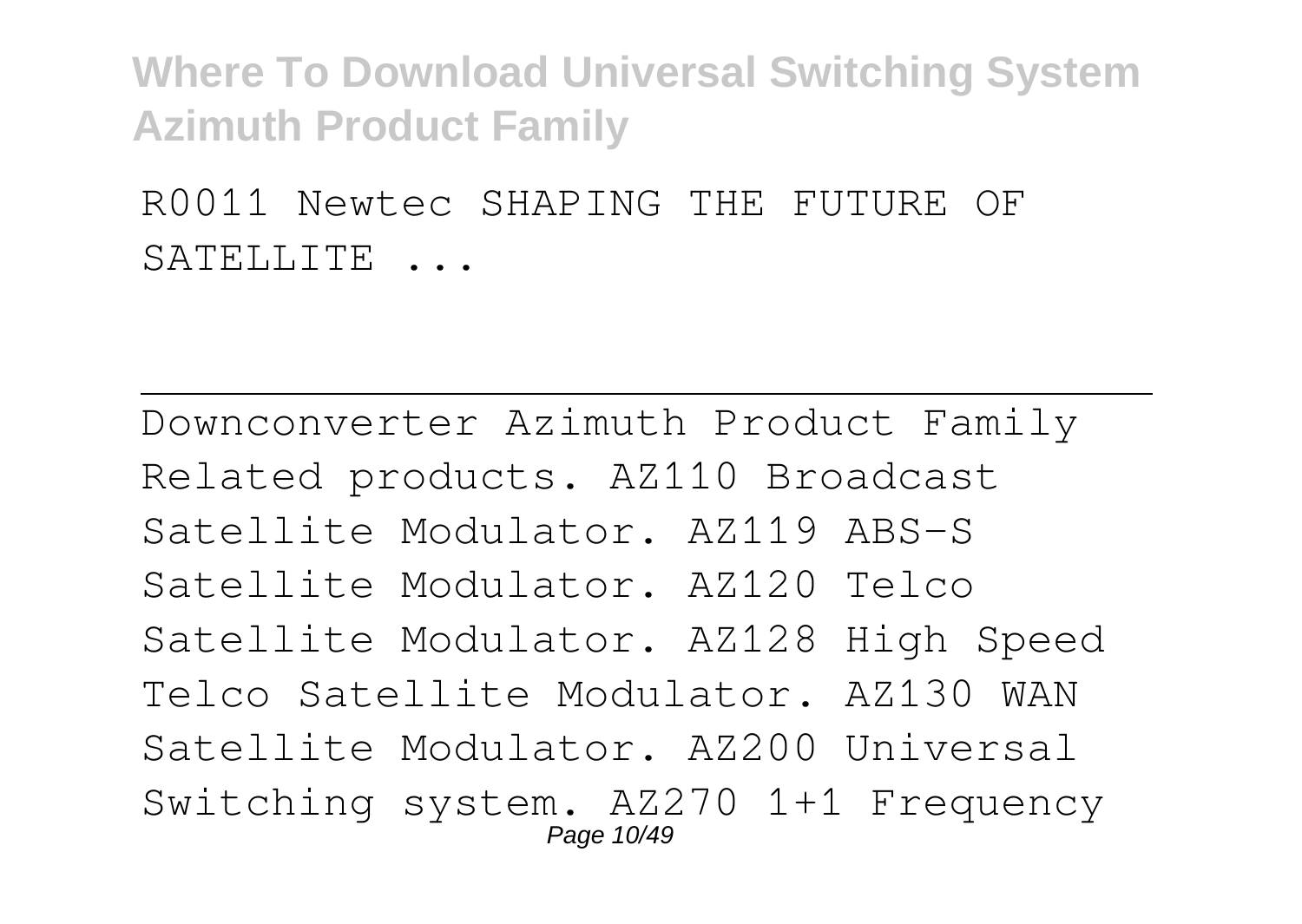redundancy Switch. AZ290 1+1 Demodulator redundancy Switch

Newtec Azimuth AZ210 Series Satellite Modulator Redundancy ... Description. The AZ750 is an active Lband combiner designed primarily to bring together several L-band carriers in a single satellite channel. To equalize the level of the incoming signals, each input has its own Page 11/49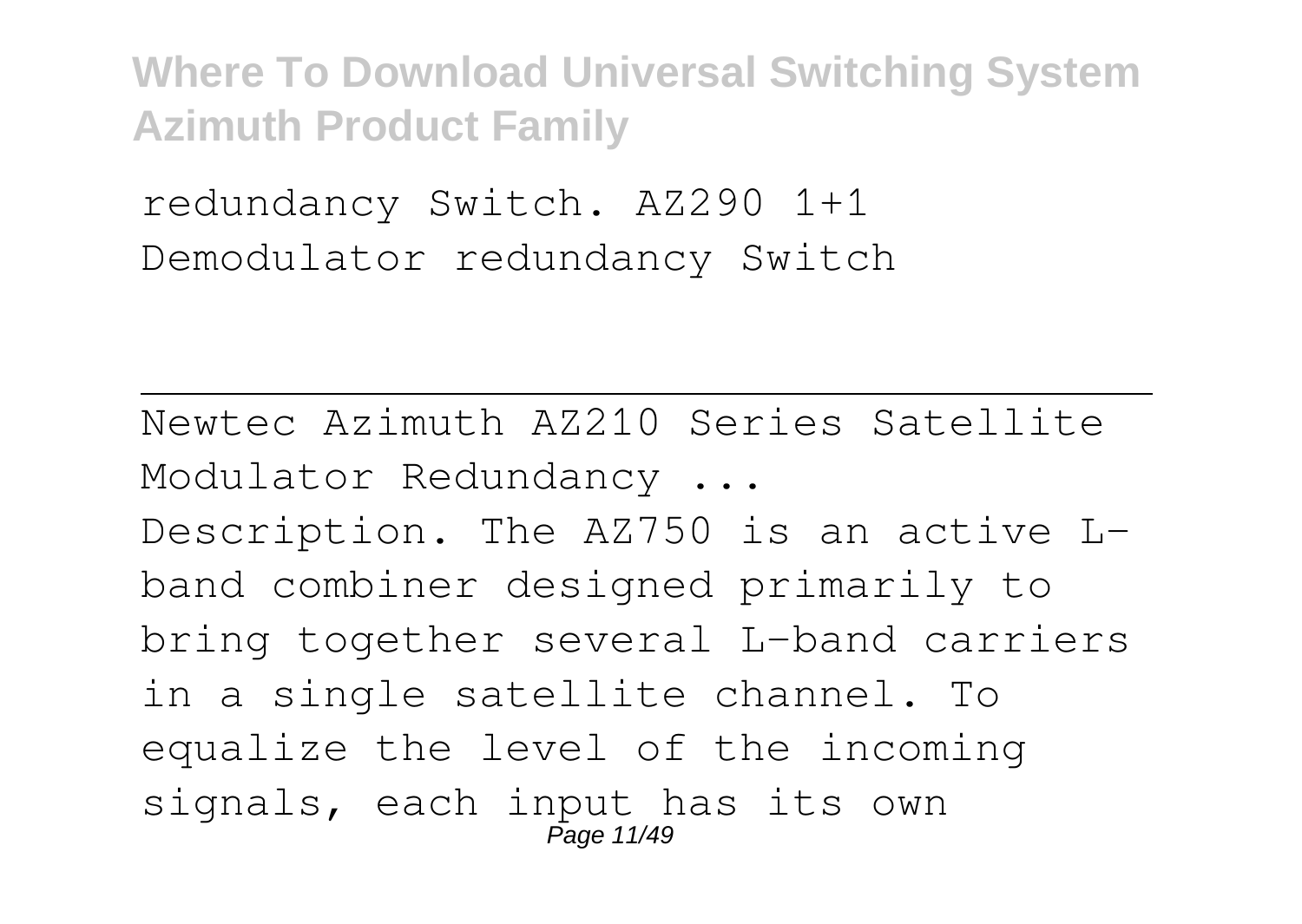amplifier/ attenuator. The AZ750 can also be used as an active switching device for signal routing purposes or redundancy switching operations.

Combiner Azimuth Product Family AZ200 RF Redundancy Switch. The Newtec AZ200 Universal Switching System is a powerful and modular product designed to provide a cost effective N+1 protection scheme for a wide variety of Page 12/49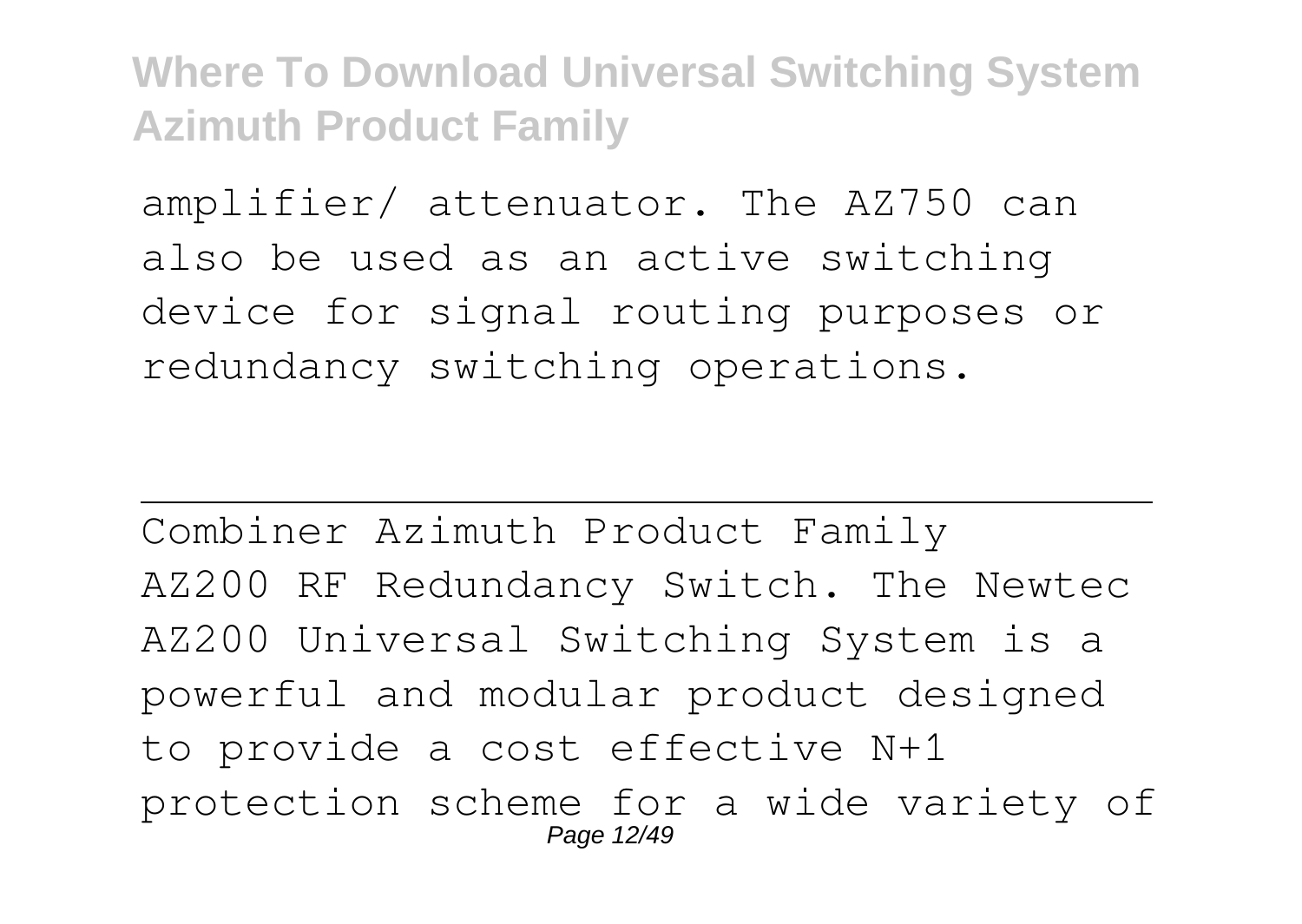equipment such as modulators, demodulators, modems, converters, encoders and decoders.

Newtec Satcom AZ200 Redundancy Switching System AZ710 Series RF Frequency Up Converter. This product has reached end of life and has been replaced by the Newtec FRC0710. The Newtec Azimuth Series AZ710 is a high performance frequency Page 13/49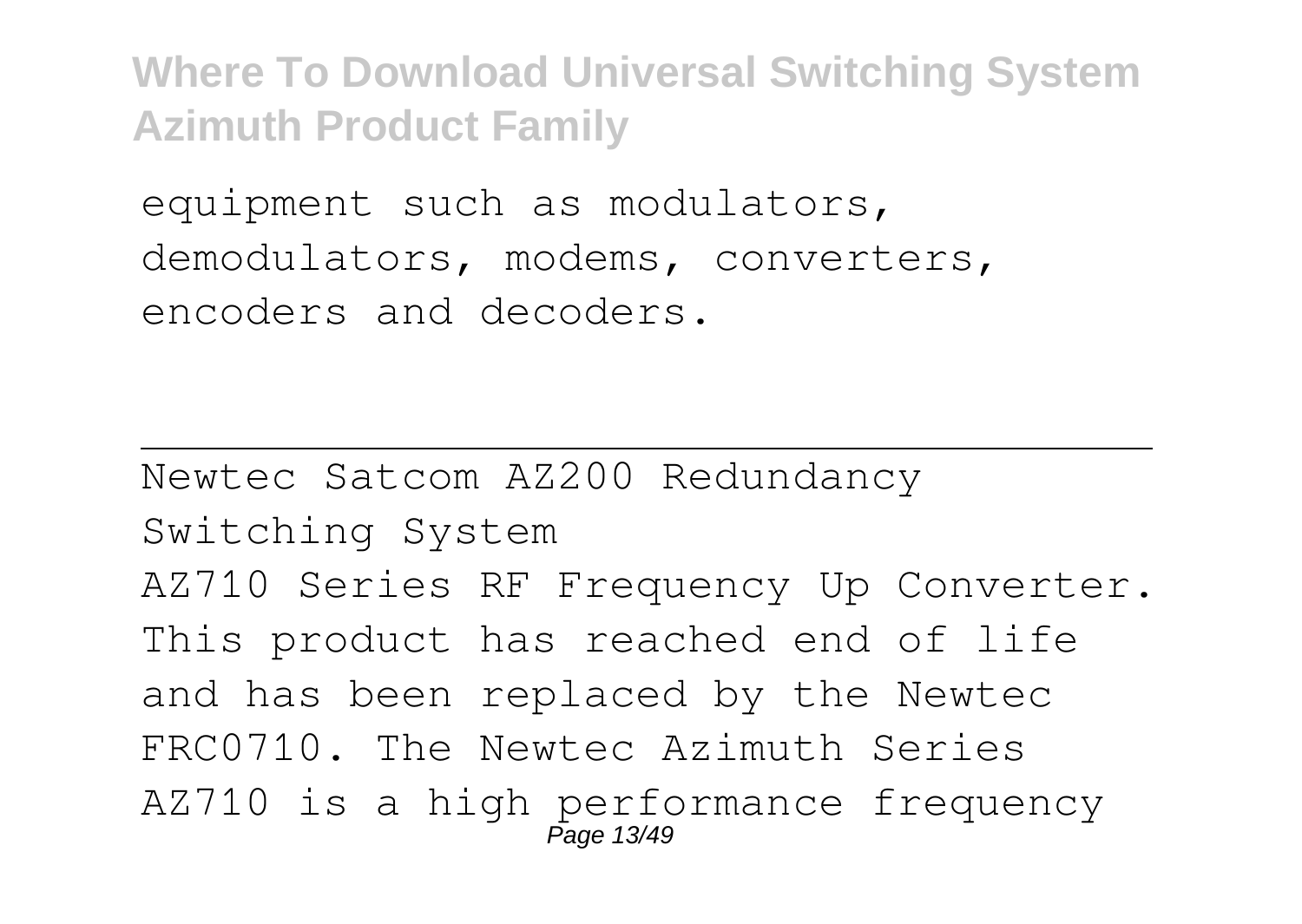upconverter that's designed for a large range of broadcast, telco and IP satellite applications and delivers advanced features such as a calibrated high linearity over the entire bandwidth combined with a very ...

Newtec Azimuth Series AZ710 IF to L-Band Agile Upconverter The S2560F switching system is an all digital full featured non-blocking full Page 14/49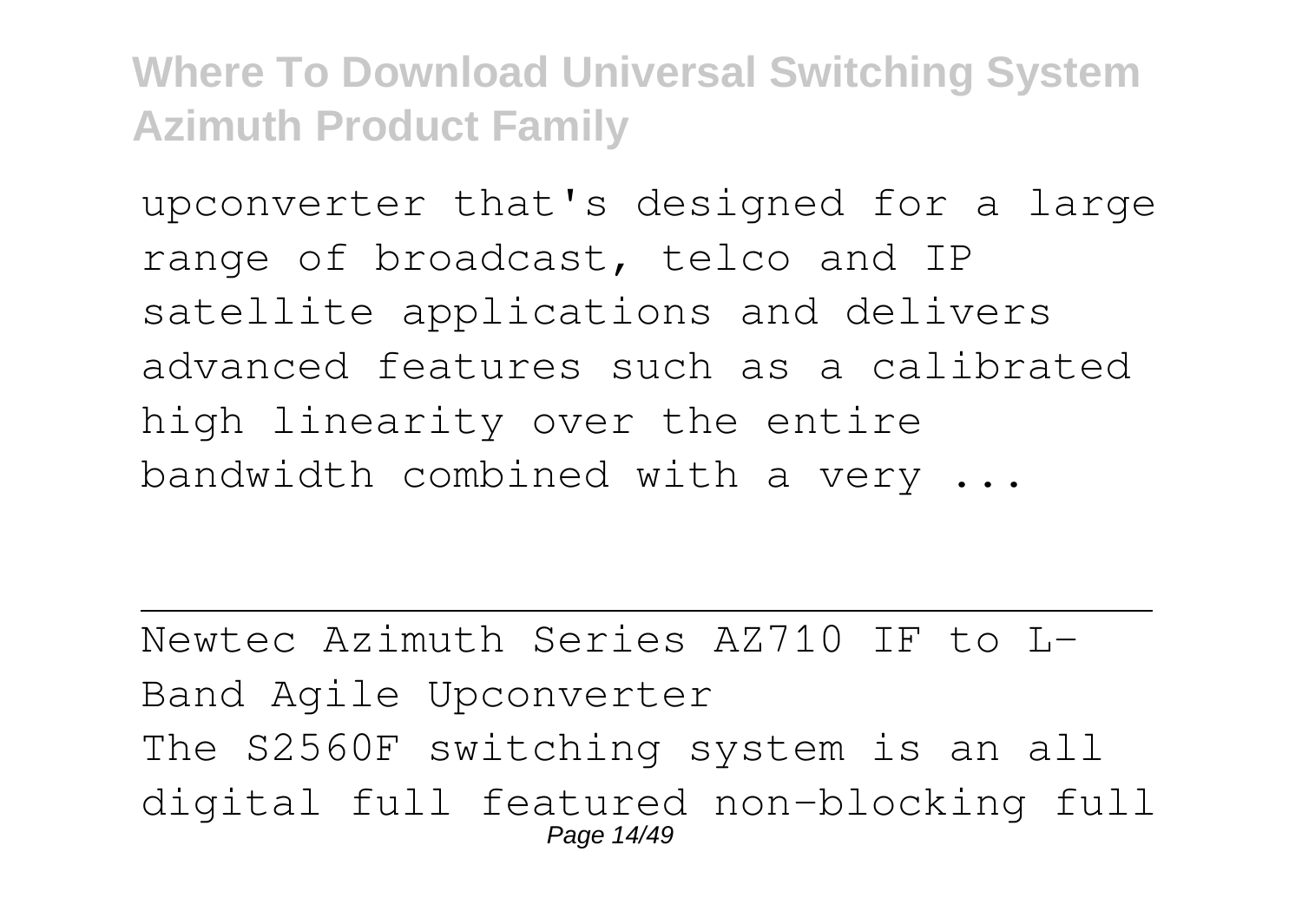fan-out matrix for routing digital signals. The capacity is up to 256x256 I/O's in one unit, or up to 1024x1024 in multiple units. Specification Sheet PDF. Features. Applications.

Universal Switching Corporation: System S2560F This product has reached end of life and is no longer available. It has been replaced by the USS0202. Newtec Azimuth Page 15/49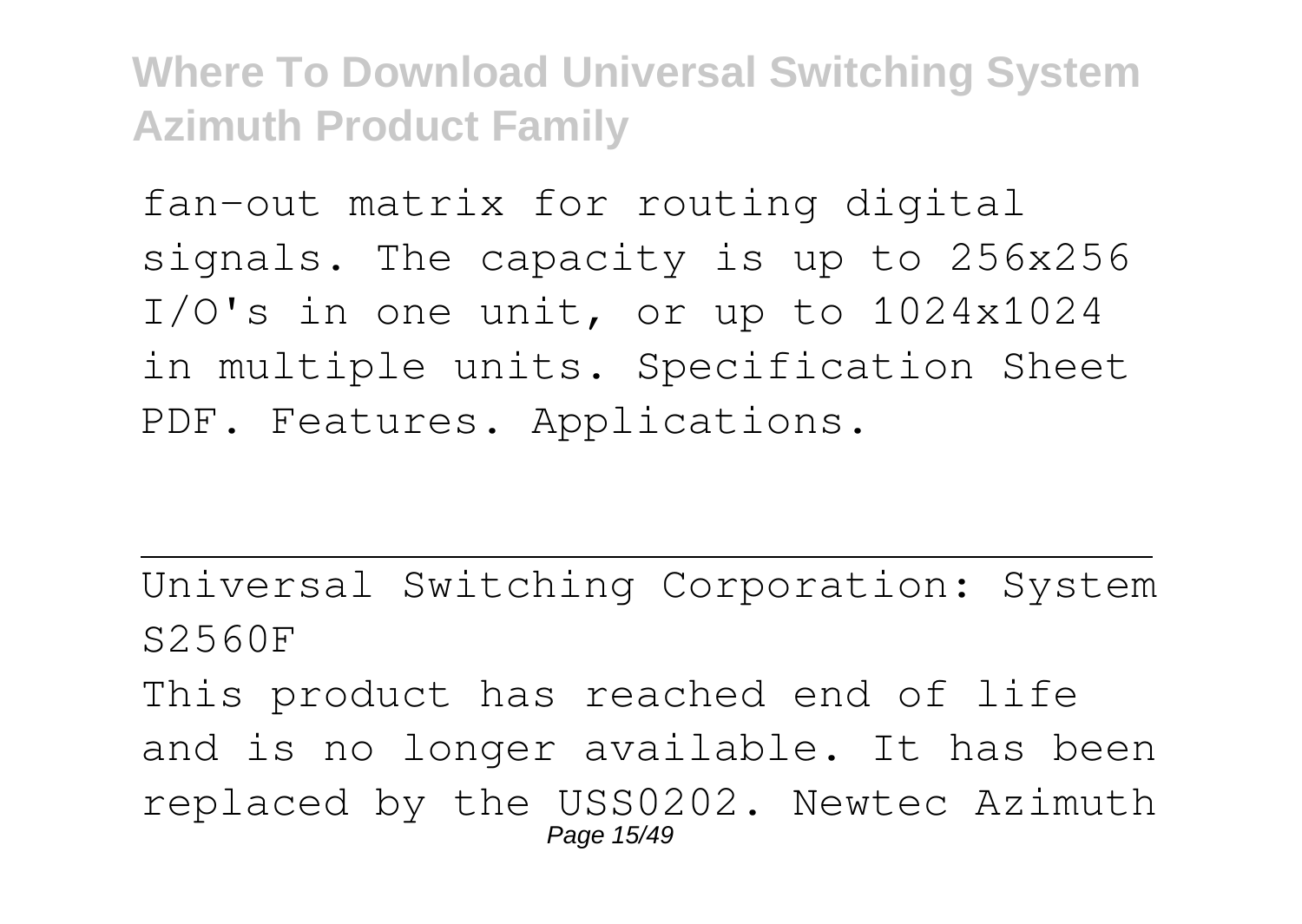Series AZ270 1+1 Frequency Converter Redundancy Switch product provides a versatile 1+1 protection scheme for upconverters, downconverters and combiners. The AZ270 is easy to operate and switches simultaneously the input and output IF, L-band and RF-band signals.

Newtec Azimuth AZ270 Series RF Frequency Converter ... Page 16/49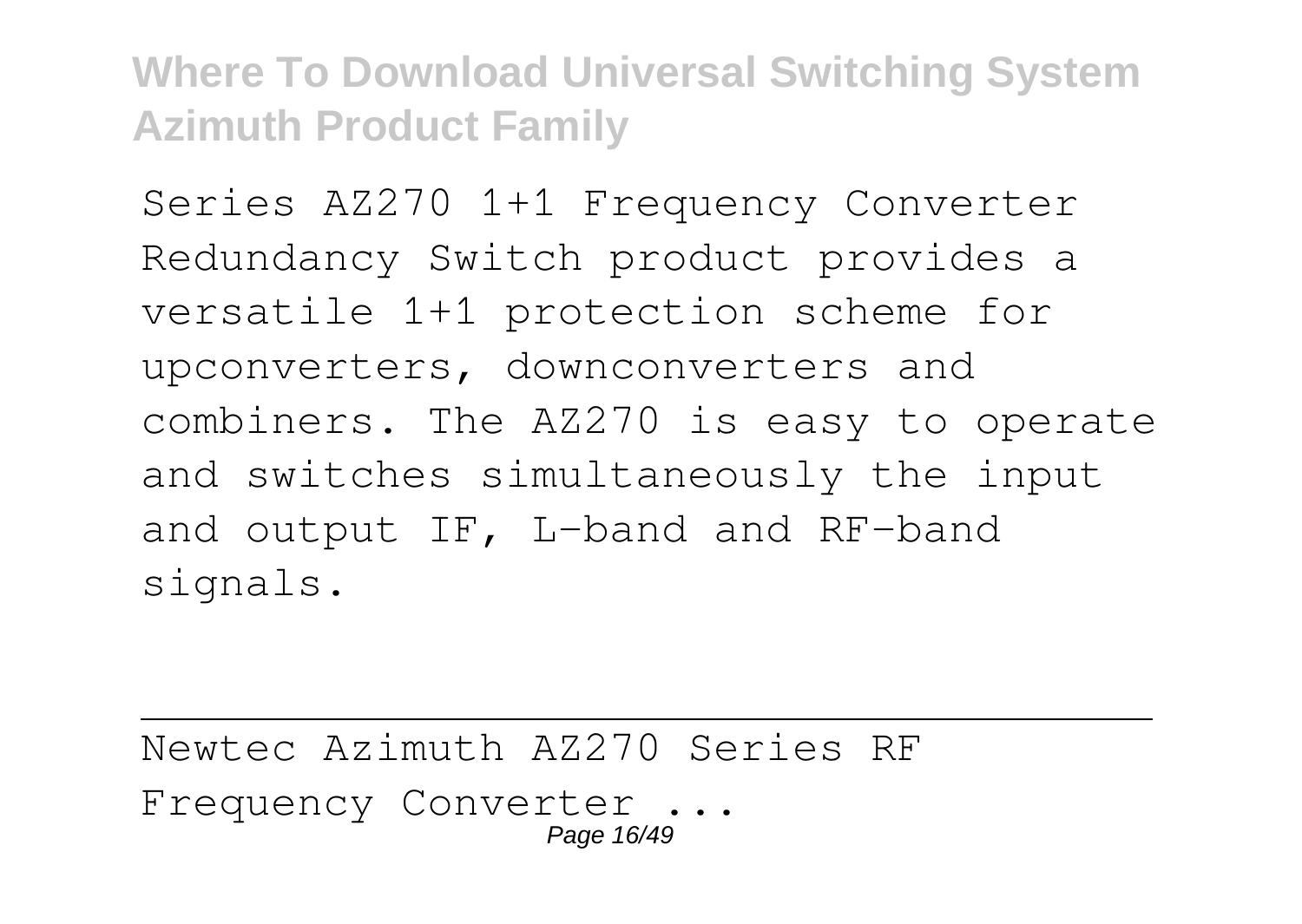The Newtec Azimuth Series AZ750 can also be used as an active switching device for signal routing purposes or redundancy switching operations. In its default configuration, the 750 combines up to 4 different L-band signals into one L-band signal. As an option it is possible to combine up to 8 different Lband signals within the same unit. BUC Power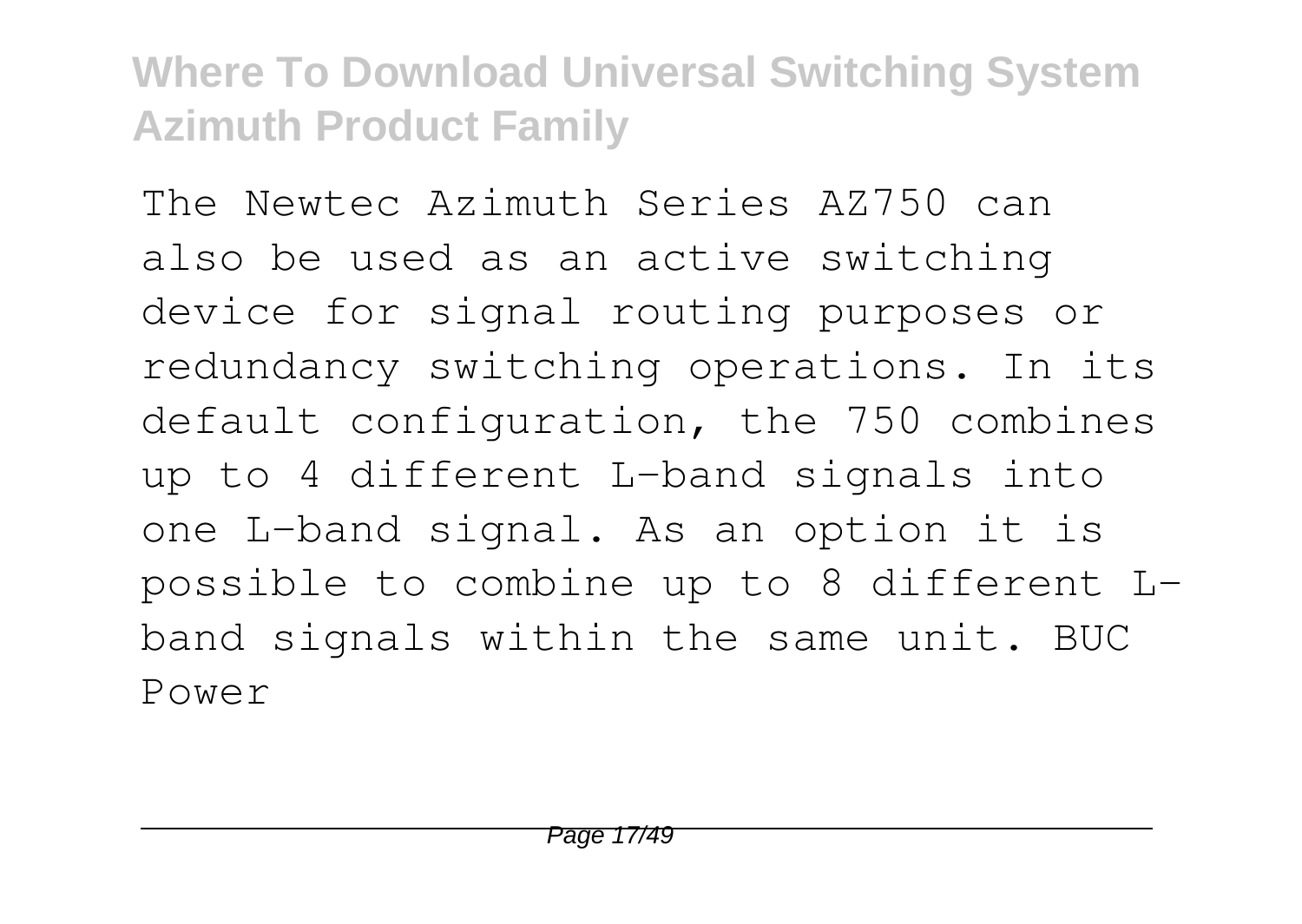## Newtec Azimuth Series AZ750 L-Band Combiner System

SystemMS2010A. System MS2010A is a high performance DC-18GHz coaxial blocking matrix designed for high reliability, very low MTTR, and is available in configurations from 4x4 to 12x12 in an elegant & compact 2RU unit. Intended for automating manual patch cords, or replace bulky and dated competitive products, this unit is designed for switching any coaxial signal within the Page 18/49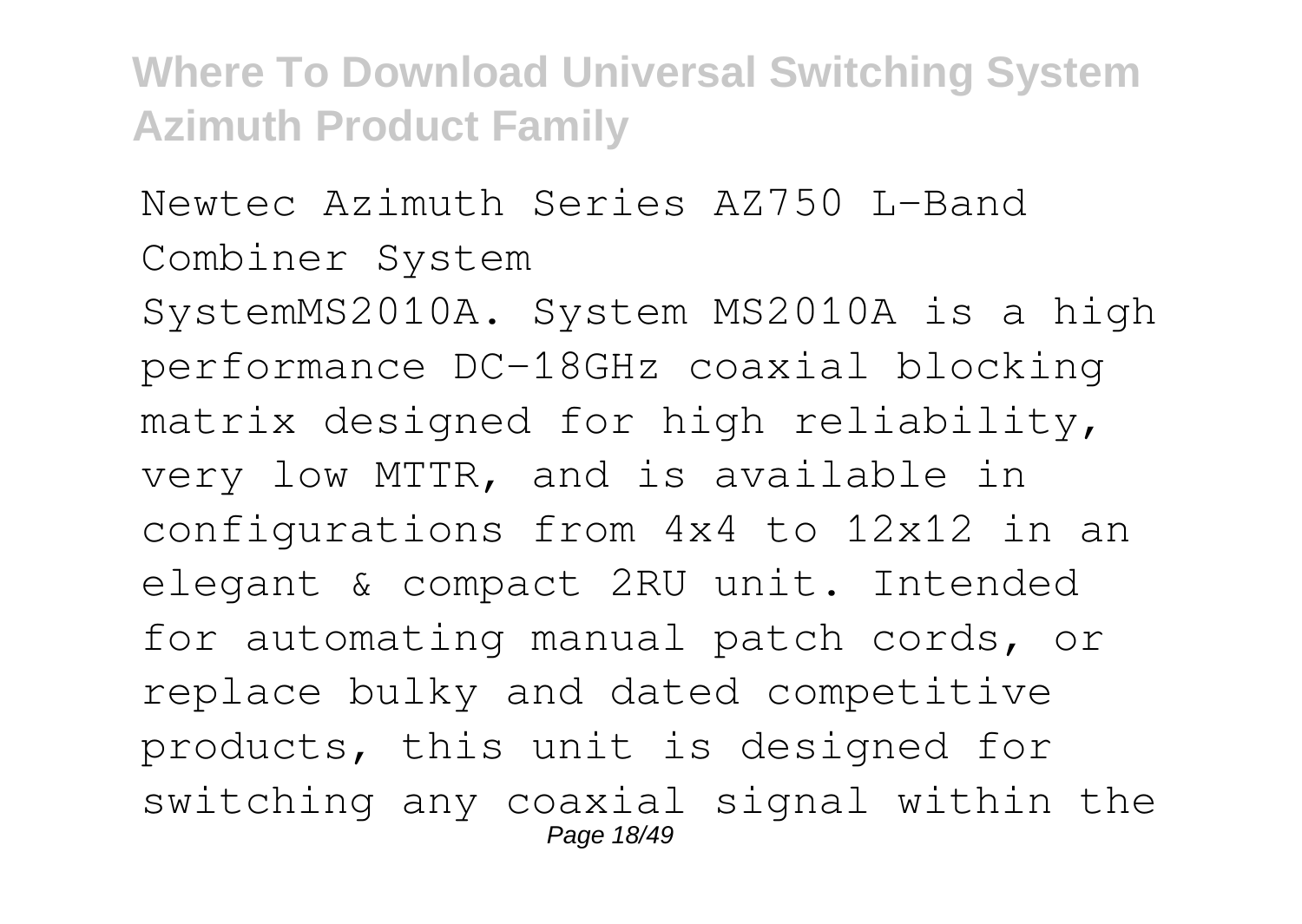DC-18GHz frequency.

Universal Switching Corporation: System MS2010A 18GHz Matrix Universal Switching Corporation is an internationally recognized leader in the signal routing industry that manufactures leading-edge switching and distribution equipment. Since 1992, the USC commitment to Continuous Process Improvement and cutting-edge technology Page 19/49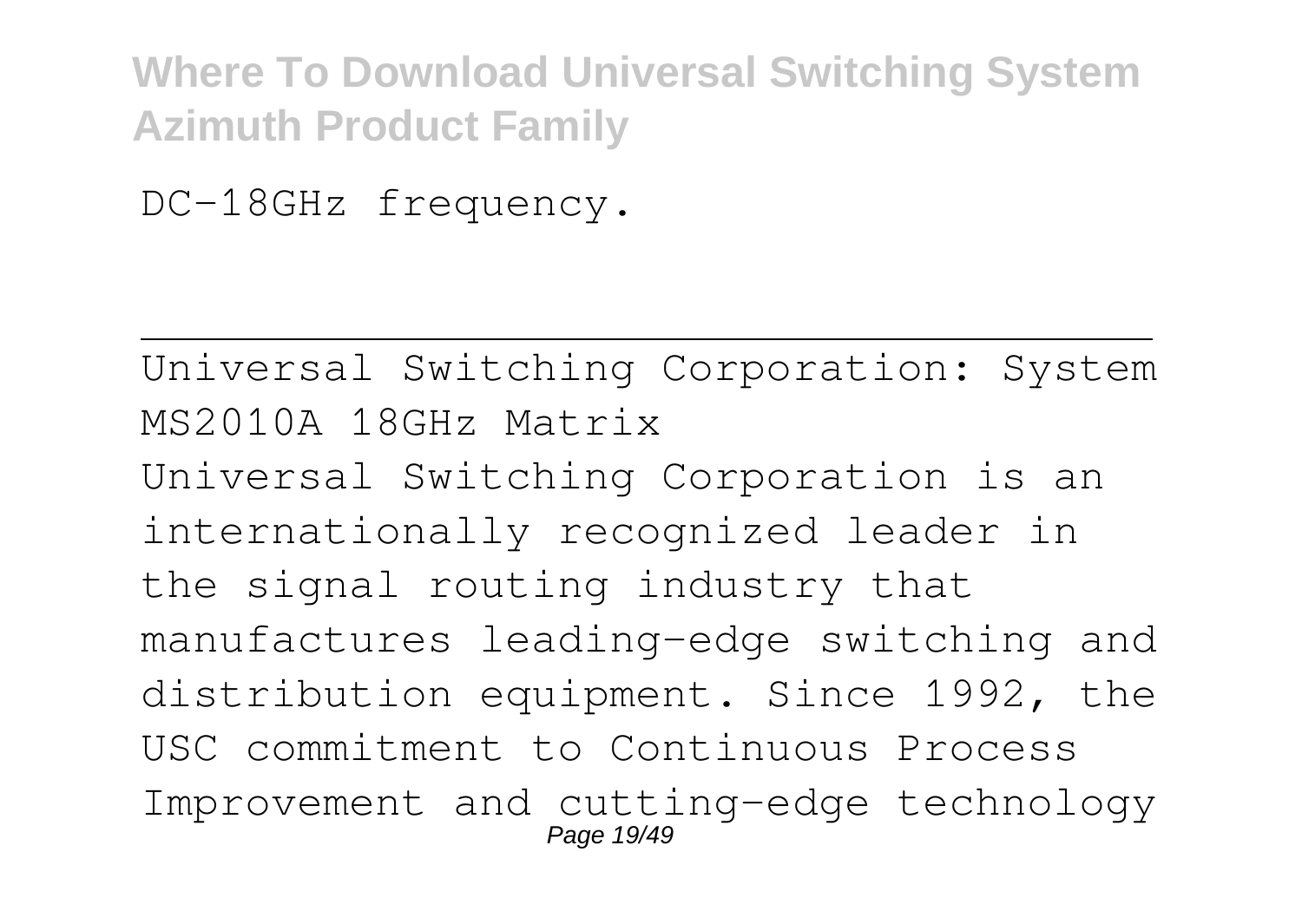has combined to provide a unique blend of low cost yet high quality products.

Universal Switching Corporation: Series G2 Modular Systems Universal Digital Repeater The Universal Digital Repeater is available as a console version and in a watertight housing with bracket attachment. Analogue Repeater Magnetic heading console repeater. For permanent Page 20/49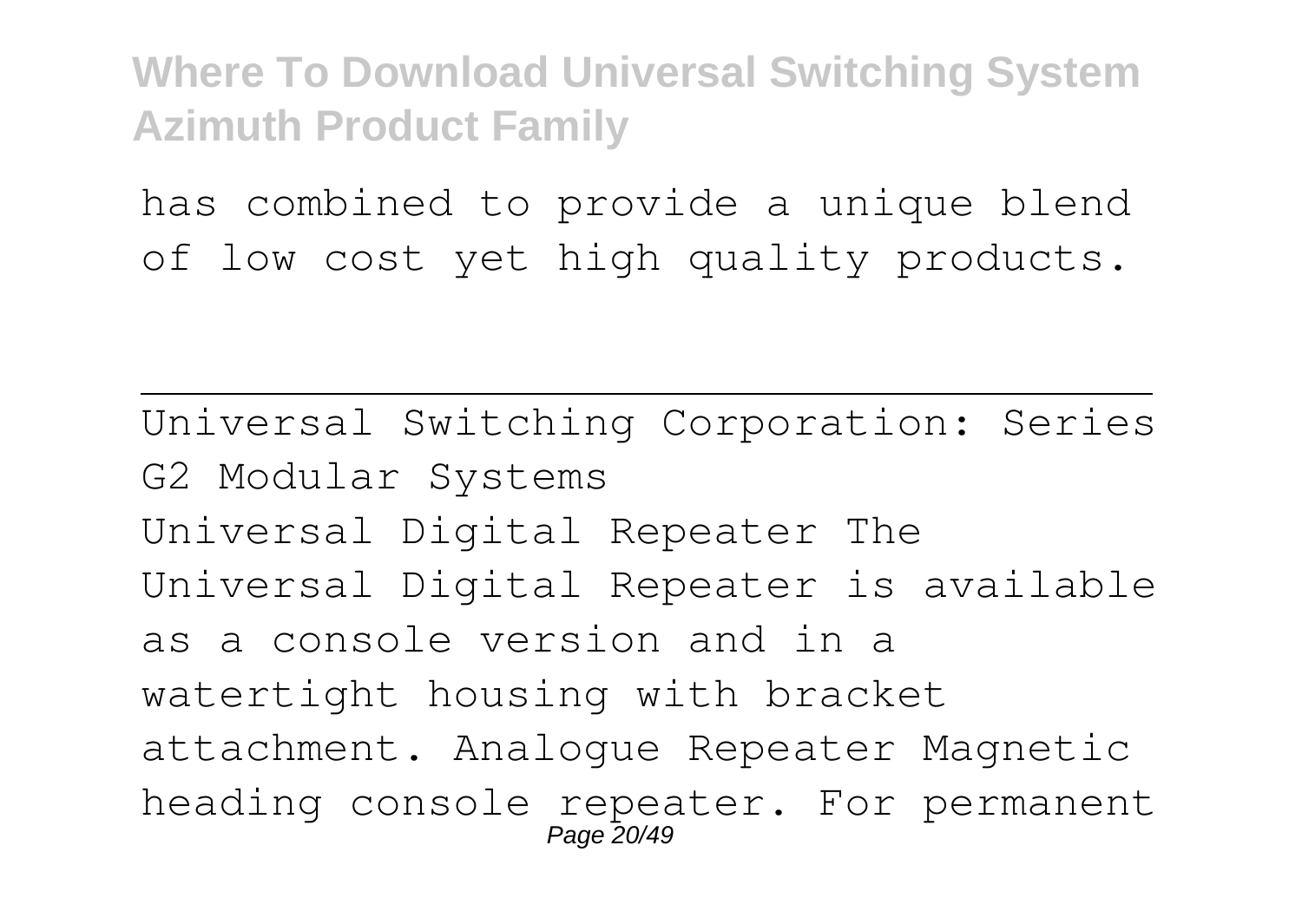indication of magnetic heading. Azimuth Devices Prismatic azimuth device PV24, in transport box. Magnetic Speed Boat Compass (MARS):

Magnetic Compass Systems - Sperry Marine The ARS-USB Azimuth Interface is the easiest and highest performance Universal Interface for handling your Antenna Rotor. It's connected to your Page 21/49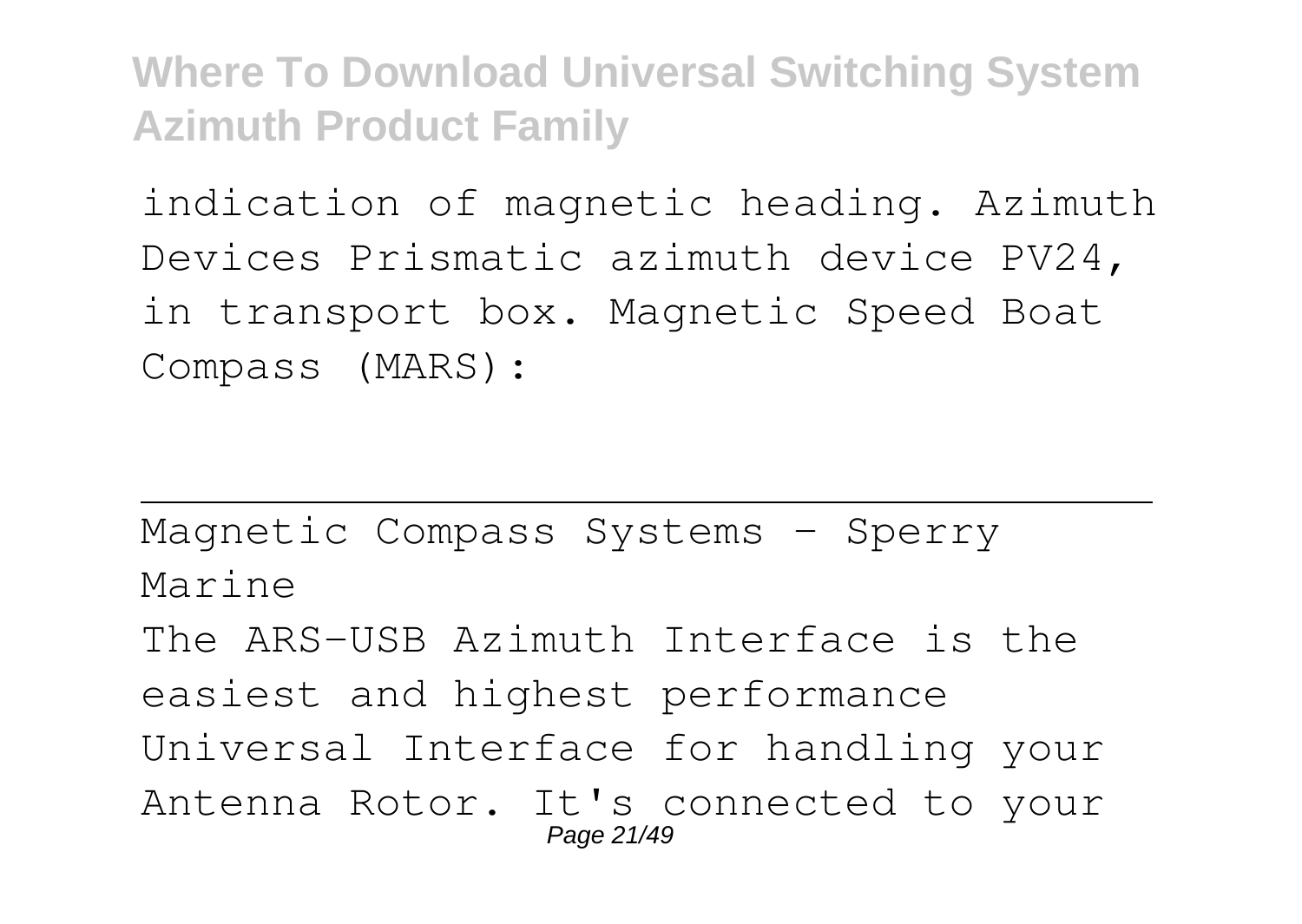rotor controller (Yaesu, Kenpro, Daiwa, HAMIV/T2X, Prosistel, etc) and you will be able to point your antennas from your computer automatically.

EA4TX.com – Antenna Rotor System The tool uses accelerometers and magnetometers to measure the inclination and azimuth of the wellbore at that location. Not only can the inclination of a well be changed, but Page 22/49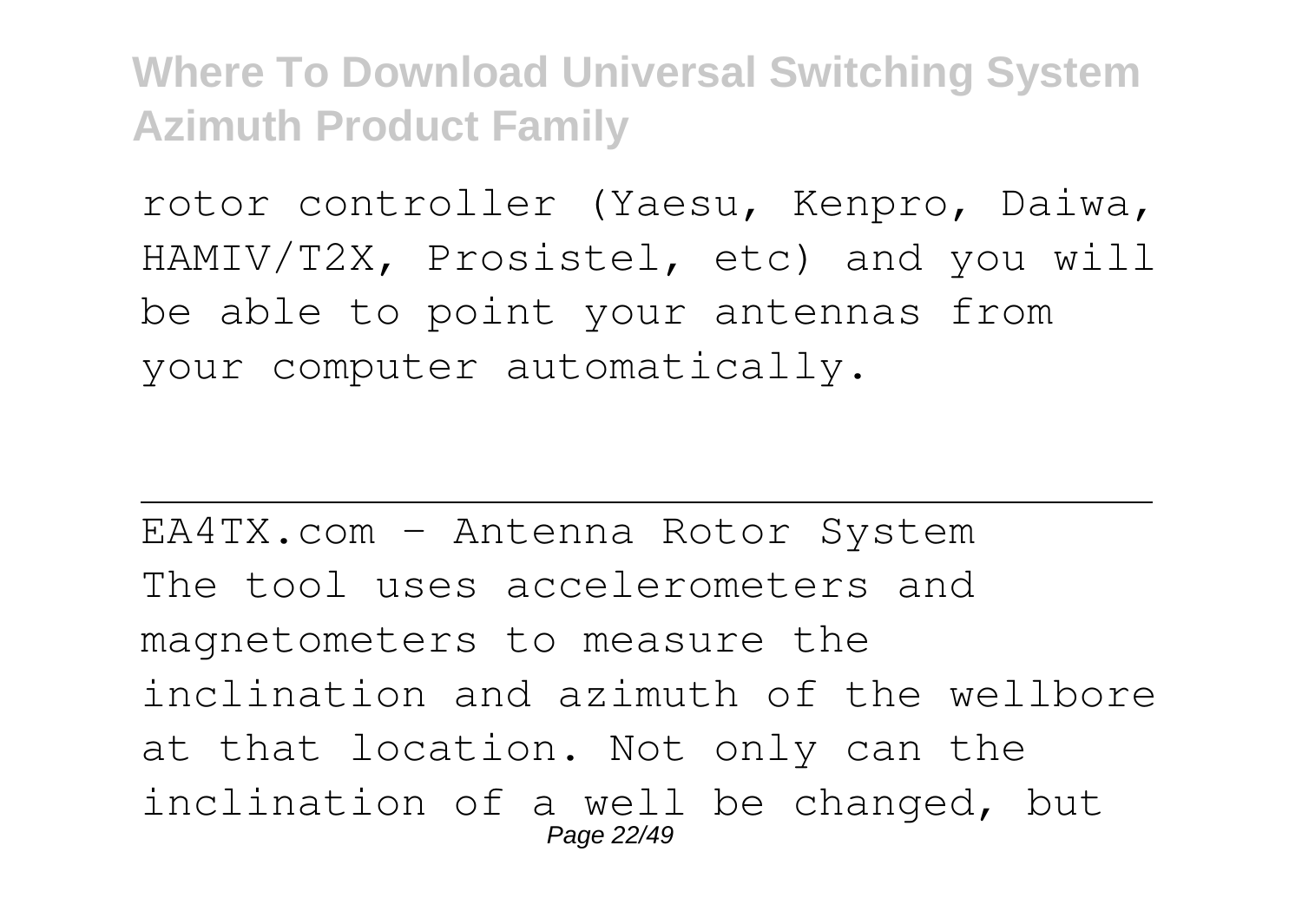also the azimuth at which it is being drilled which refers to its compass bearing relative to magnetic north.

Azimuth definition and meaning I Collins English Dictionary Universal Switching Corporation(USC) is an internationally recognized leader in the signal routing industry that manufactures leading-edge switching and distribution equipment. With a core  $Pa\bar{q}$ e 23/49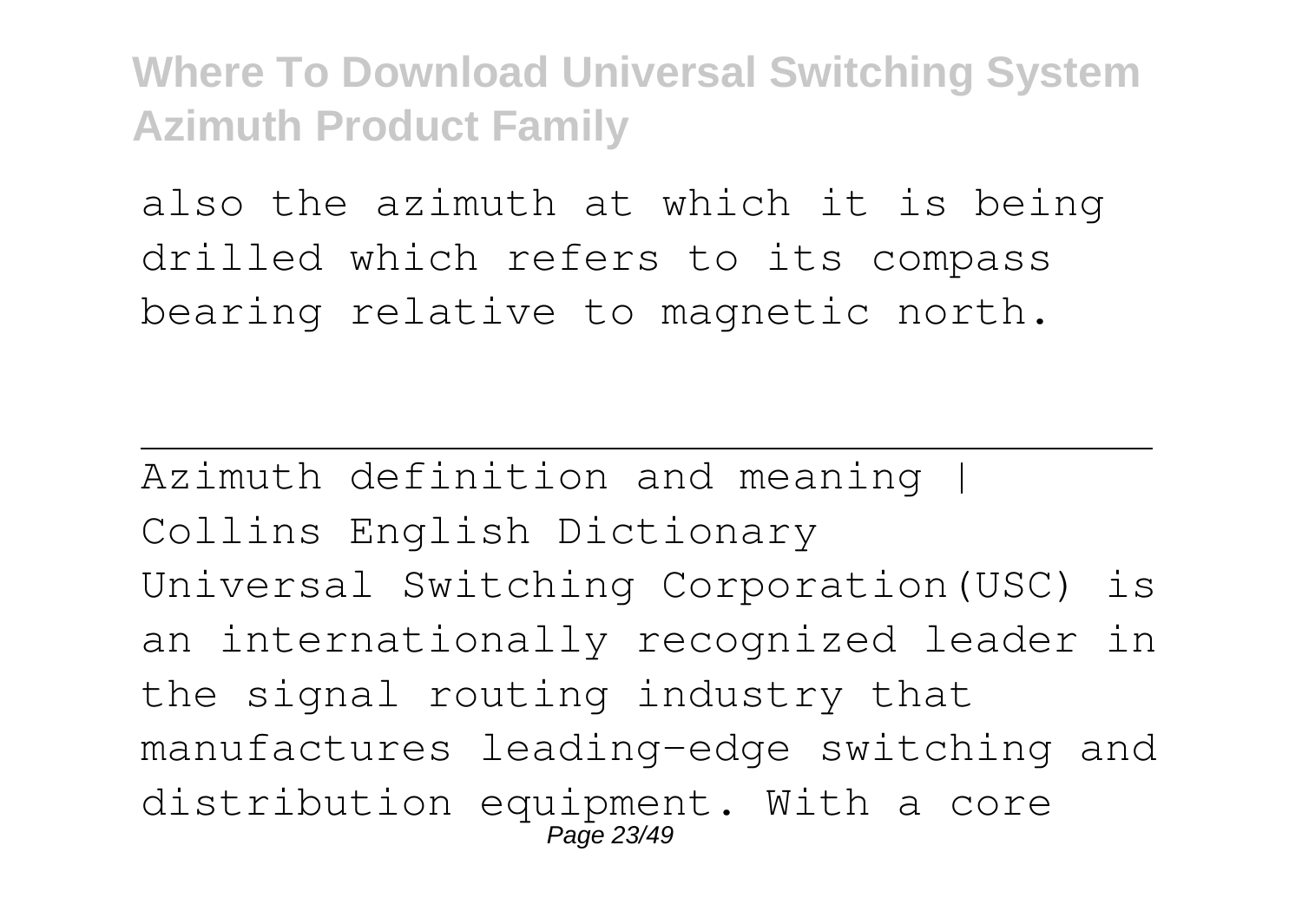competency in the signal arena, USC is focused on switching and distribution needs within a variety of industries and the direction of future requirements.

Universal Switching – TME Systems The DEV 1951 is a dual channel universal switch chassis offering a variety of switching in 1 RU. The chassis contains two slots which can be Page 24/49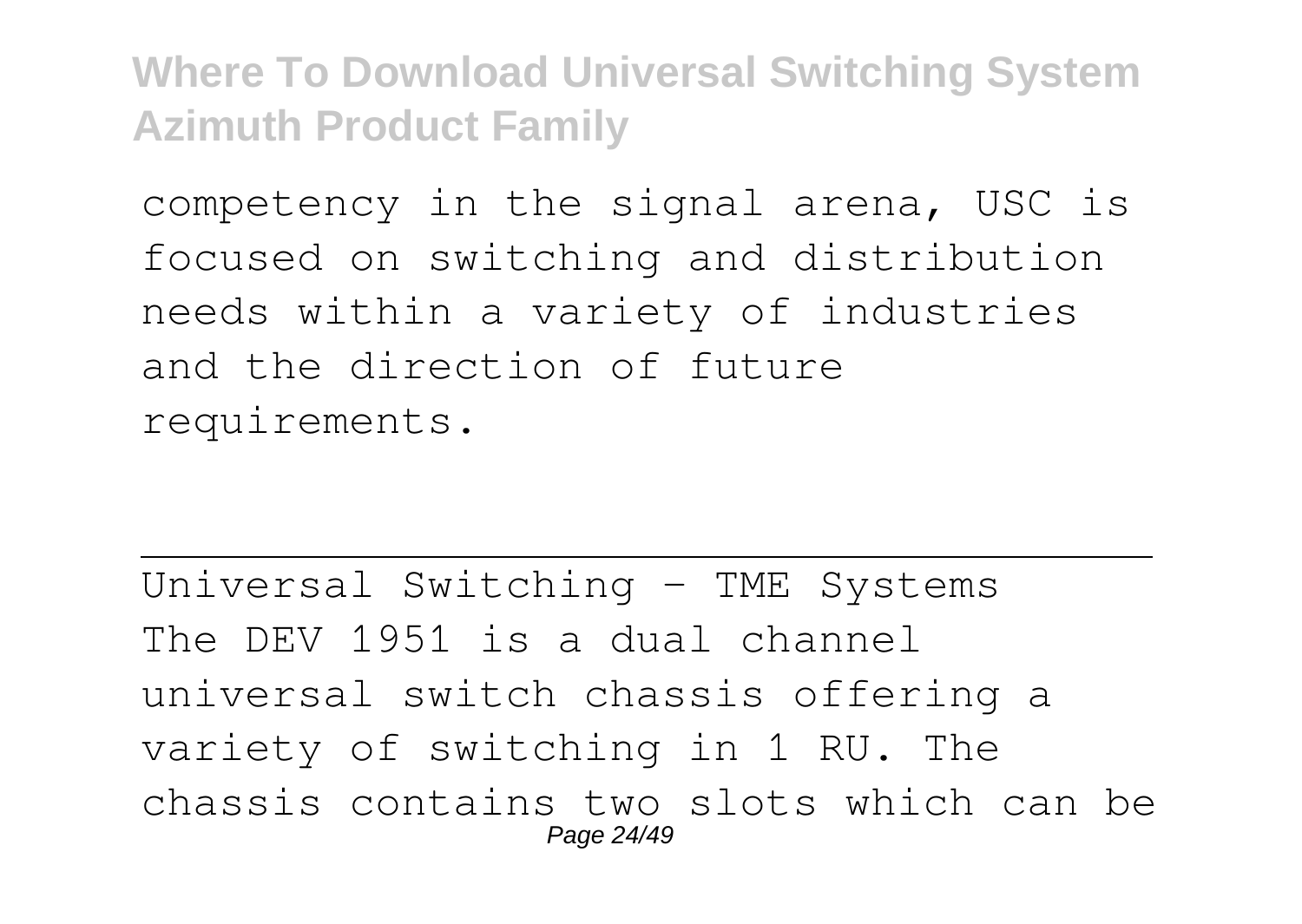populated with: DPST, Transfer, Ethernet, ASI, E1/T1, or optical switches. In addition, passive splitters and DPST sensing switch cards are available.

*Bose | How to program and use your Bose® Universal Remote Control Are Switching Systems Worth it?* #569 Solid State RF Switch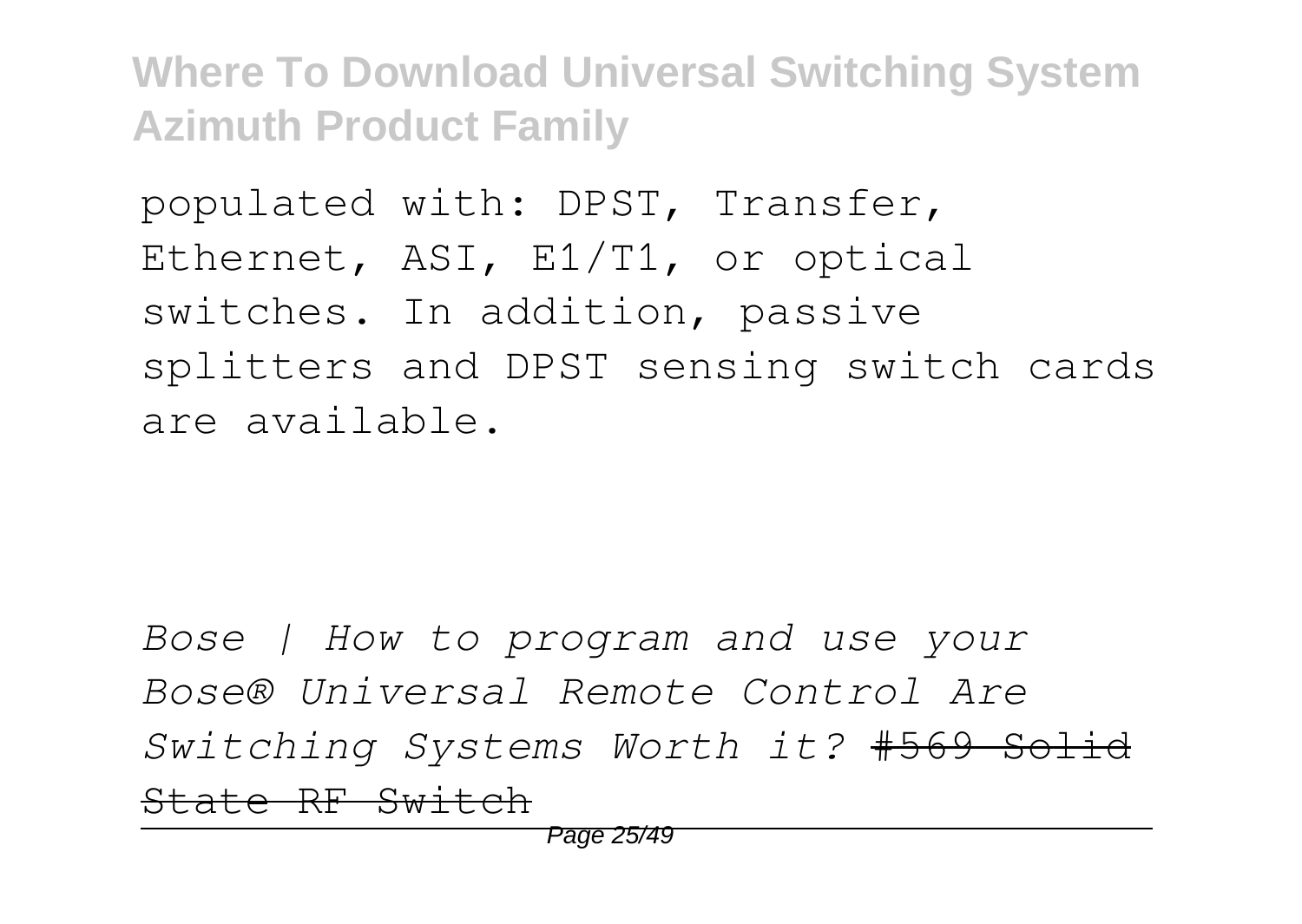Introducing Emerald® PE High-Performance KVM Matrix Switching System *TI Precision Labs - Switches and muxes: Are switches \u0026 multiplexers bidirectional?*

\"On-Off\" (single pole) Toggle Switch for automtive use with Wiring Products What is a Servo Motor and How it Works? Home Network Server Rack Tour Pt.2 (Full Breakdown) How to Add Electrical Accessories to a Motorcycle Without Power Issues The Guy Who Didn't Like Page 26/49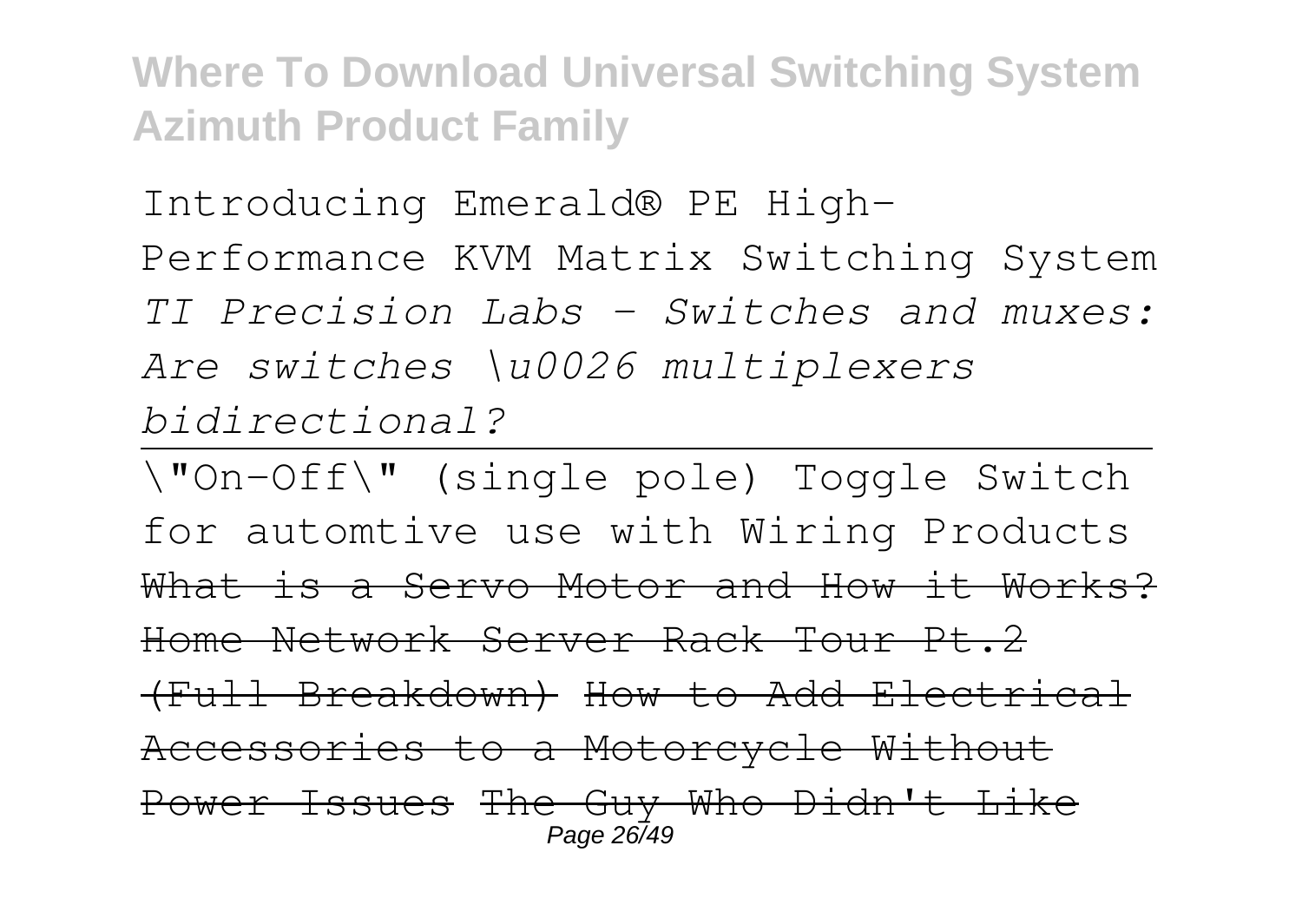## Musicals **Universal Basic Income Explained – Free Money for Everybody? UBI**

ELSC Seminar: Edward M. CallawayUnusual Railway Crossing **Are Electric Cars Really Green?** Cassette Deck Heads Cleaning PART 1: Top 10 TIPS: Ferry UK to Spain on the Pont Aven Clean and Demagnetize Your Heads!... On Your Cassette Deck Cleaning and Demagnetizing the Reel to Reel Deck **How to clean your VCR** Homemade Tool Page 27/49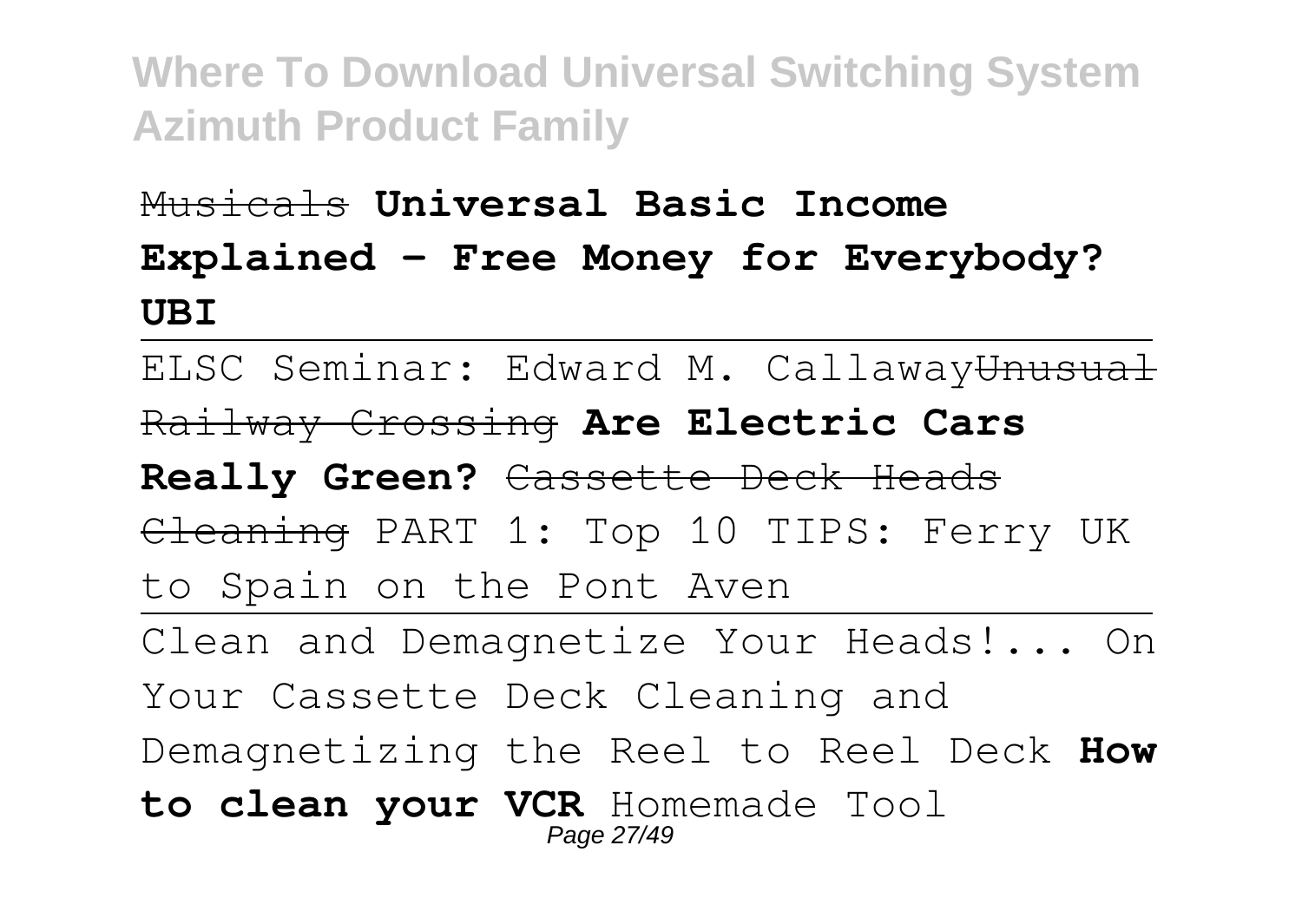Demagnetizer Rolls-Royce | SVAN world's first autonomous ferry demonstration **VHS Head cleaning procedure Capturing Hard-to-Reach Assets with High Accuracy GNSS Receivers** GE Universal Remote Control Auto Code Search GE Universal Remote Quick Start Guide

How to Make an Auto Nerf Trigger System \"Colin Furze Book Project #1\"*Jocko Podcast 76 with Charlie Plumb - 6 Years a POW at The Hanoi Hilton* Manual Page 28/49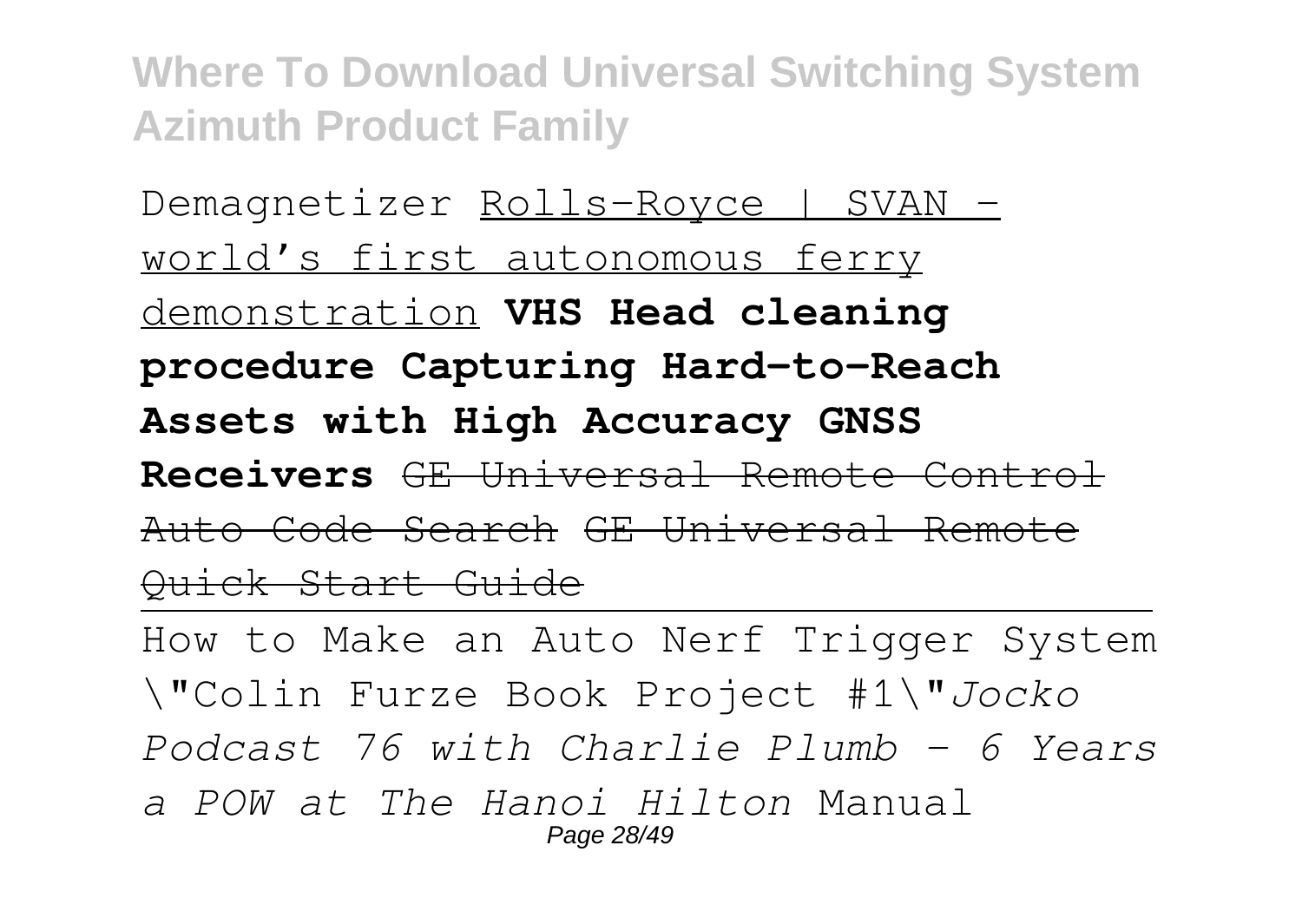Switching System *Coordinate Systems and Projections* TheFIX 069: Backup **Strategies** 

Universal Switching System Azimuth Product

Universal Switching System Azimuth Product Universal Switching Corporation designs and manufactures best-in-class programmable signal switching and distribution products for use in the defense community, communication, telemetry, ATE and broadcast Page 29/49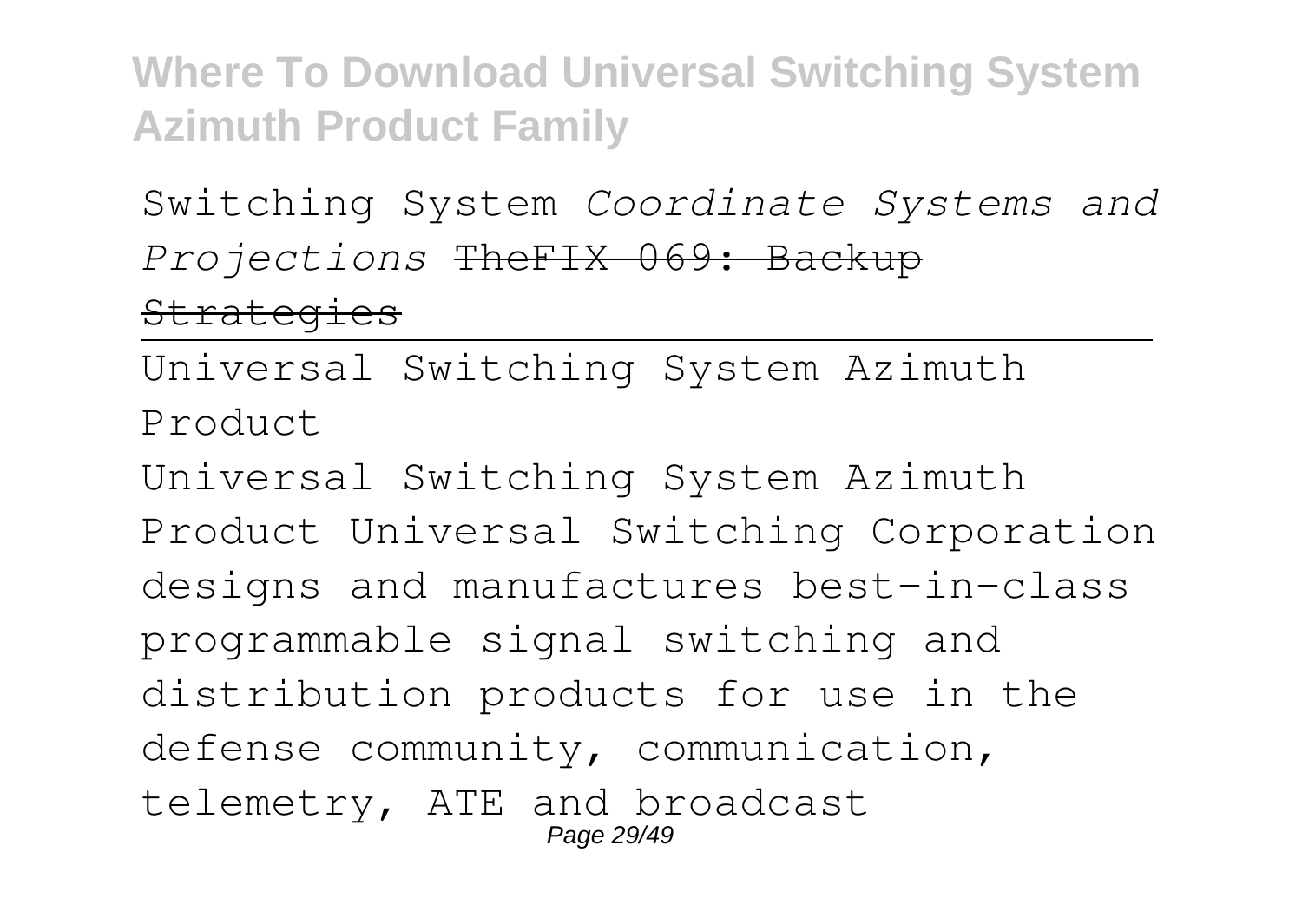industries. Universal Switching Corporation: Solutions For Global Needs

Universal Switching System Azimuth Product Family Universal Switching System Azimuth Product Family Author: i¿½i¿½dijitalavr upa.bilgi.edu.tr-2020-08-22T00:00:00+00 :01 Subject:  $i:Yi:Y$ Universal Switching System Azimuth Product Family Keywords: universal, switching, system, azimuth, Page 30/49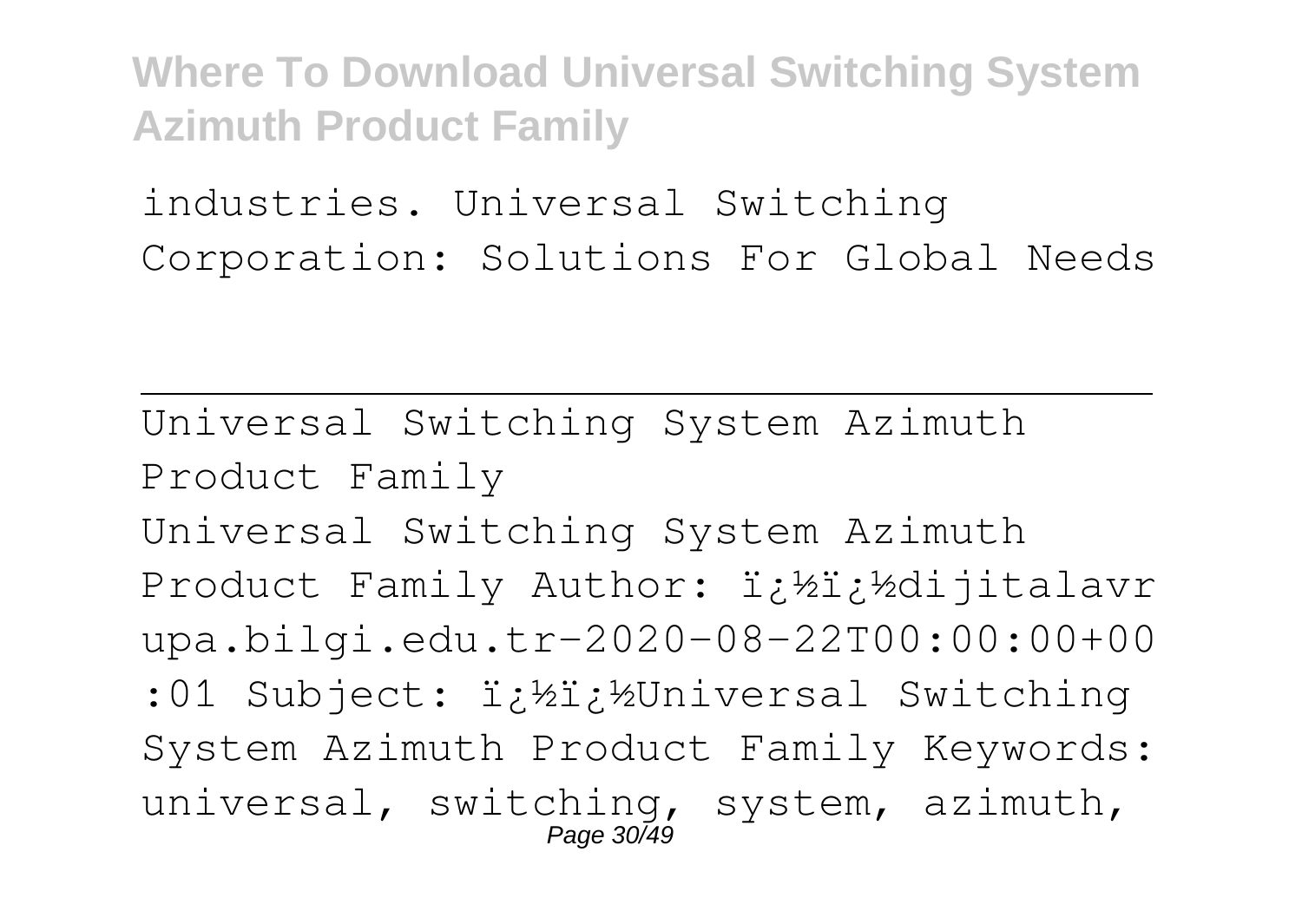product, family Created Date: 8/22/2020 1:39:36 AM

Universal Switching System Azimuth Product Family Universal Switching System Azimuth Product Family volume 1, pronti in sella, the book of god the bible as novel, disgrace, the catcher was a spy the mysterious life of moe berg, i am 7 george lucas, the queen and di, 101 Page 31/49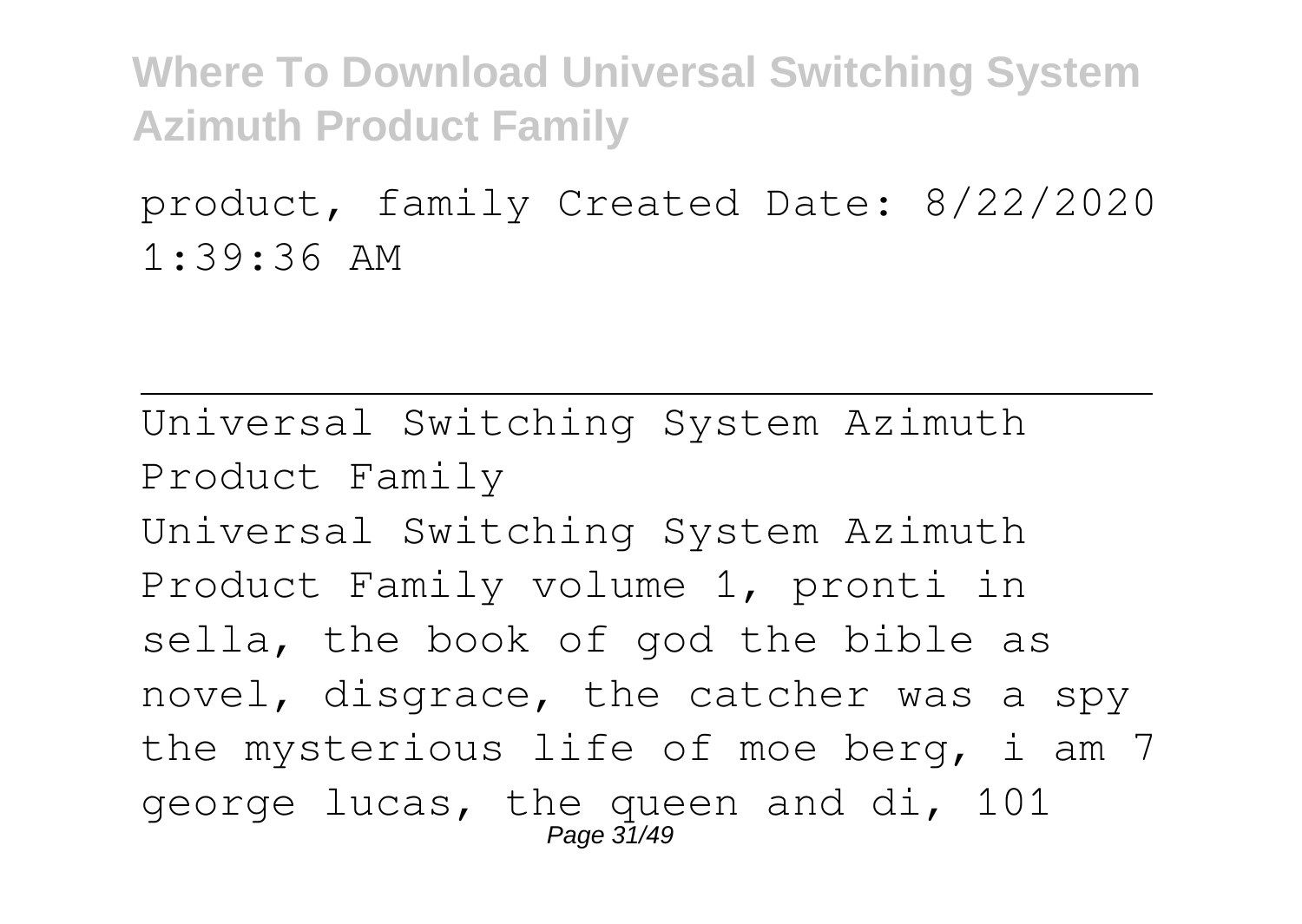asian dishes you need to cook before you die discover a new world of flavors

Universal Switching System Azimuth Product Family The AZ202 Universal Redundancy Switch is a state-of-the-art product designed to provide a cost effective and scalable 1+1 and N+1 protection scheme for a wide variety of equipment such as modulators, demodulators, modems and Page 32/49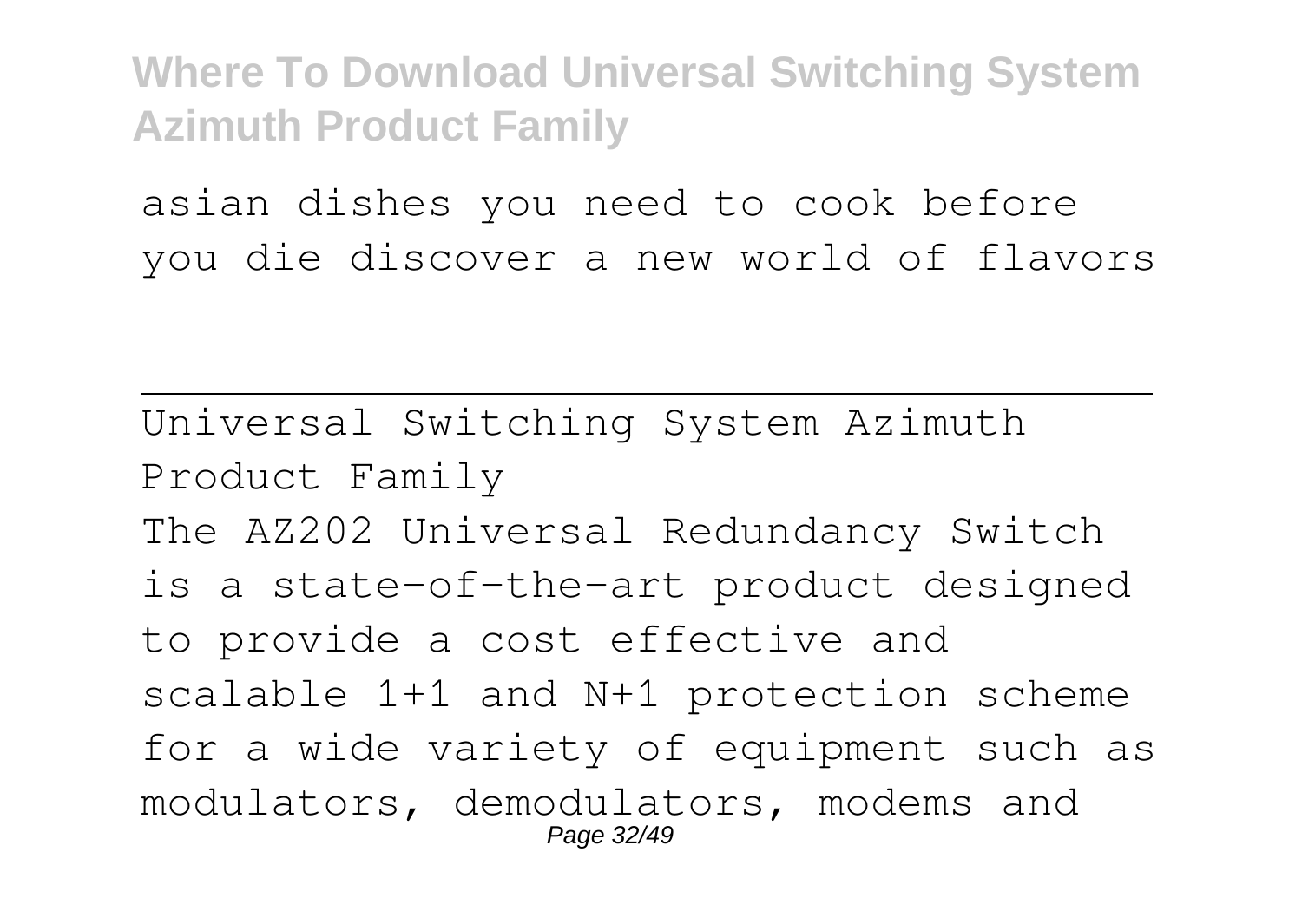converters. The AZ202 set of advanced features allows optimizing the switching

Universal Redundancy Switch Azimuth Product Family Related products AZ710 Upconverter AZ730 Up & Down Converter AZ740 Indoor L-band Block Upconverter AZ750 L-band Combiner AZ270 1+1 Frequency Converter Redundancy Switch AZ200 Universal Page 33/49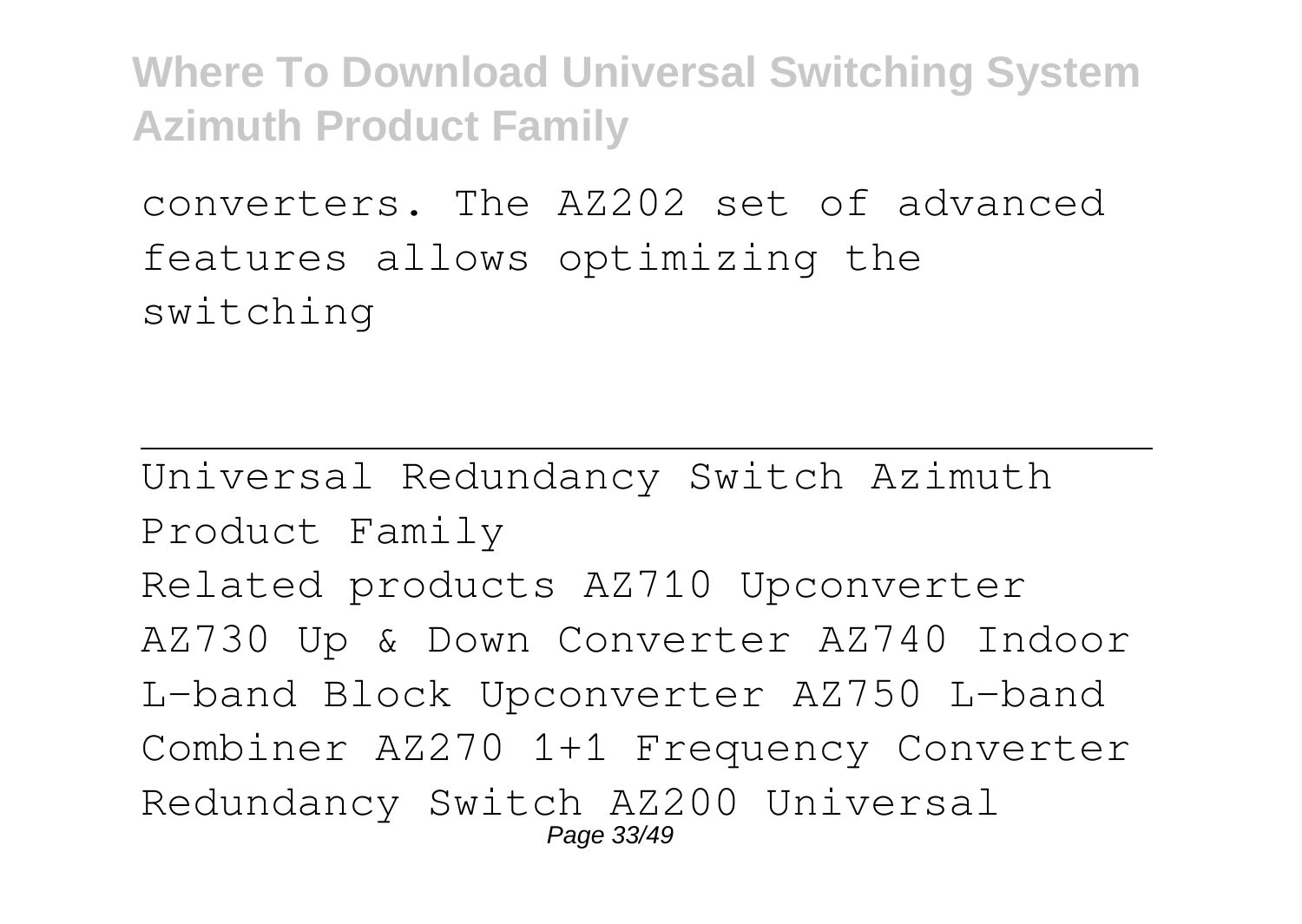Switching System Related documents Care Pack Brochure AZ720 Downconverter Azimuth Product Family www.newtec.eu R0011 Newtec SHAPING THE FUTURE OF SATELLITE ...

Downconverter Azimuth Product Family Related products. AZ110 Broadcast Satellite Modulator. AZ119 ABS-S Satellite Modulator. AZ120 Telco Satellite Modulator. AZ128 High Speed Page 34/49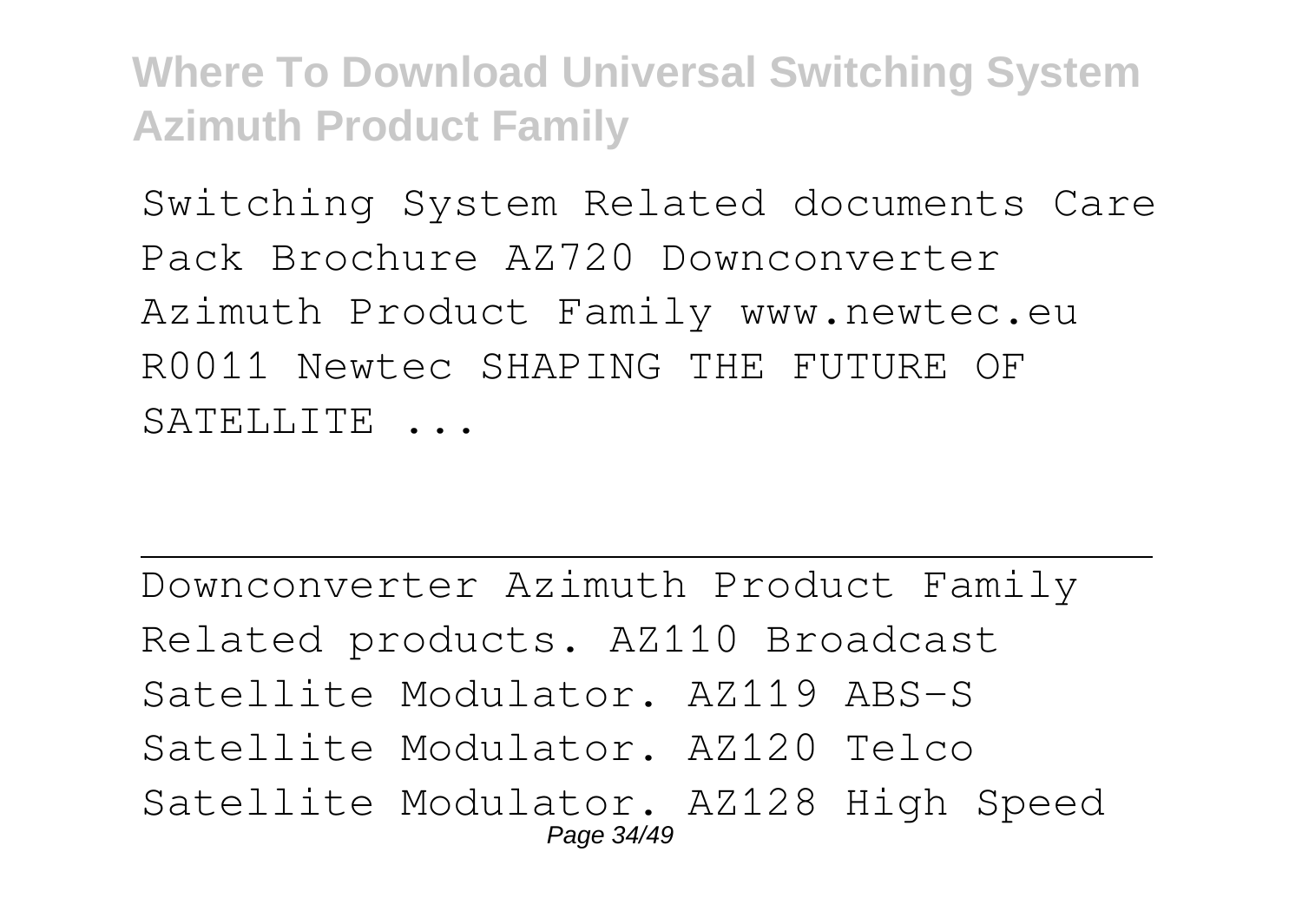Telco Satellite Modulator. AZ130 WAN Satellite Modulator. AZ200 Universal Switching system. AZ270 1+1 Frequency redundancy Switch. AZ290 1+1 Demodulator redundancy Switch

Newtec Azimuth AZ210 Series Satellite Modulator Redundancy ... Description. The AZ750 is an active Lband combiner designed primarily to bring together several L-band carriers Page 35/49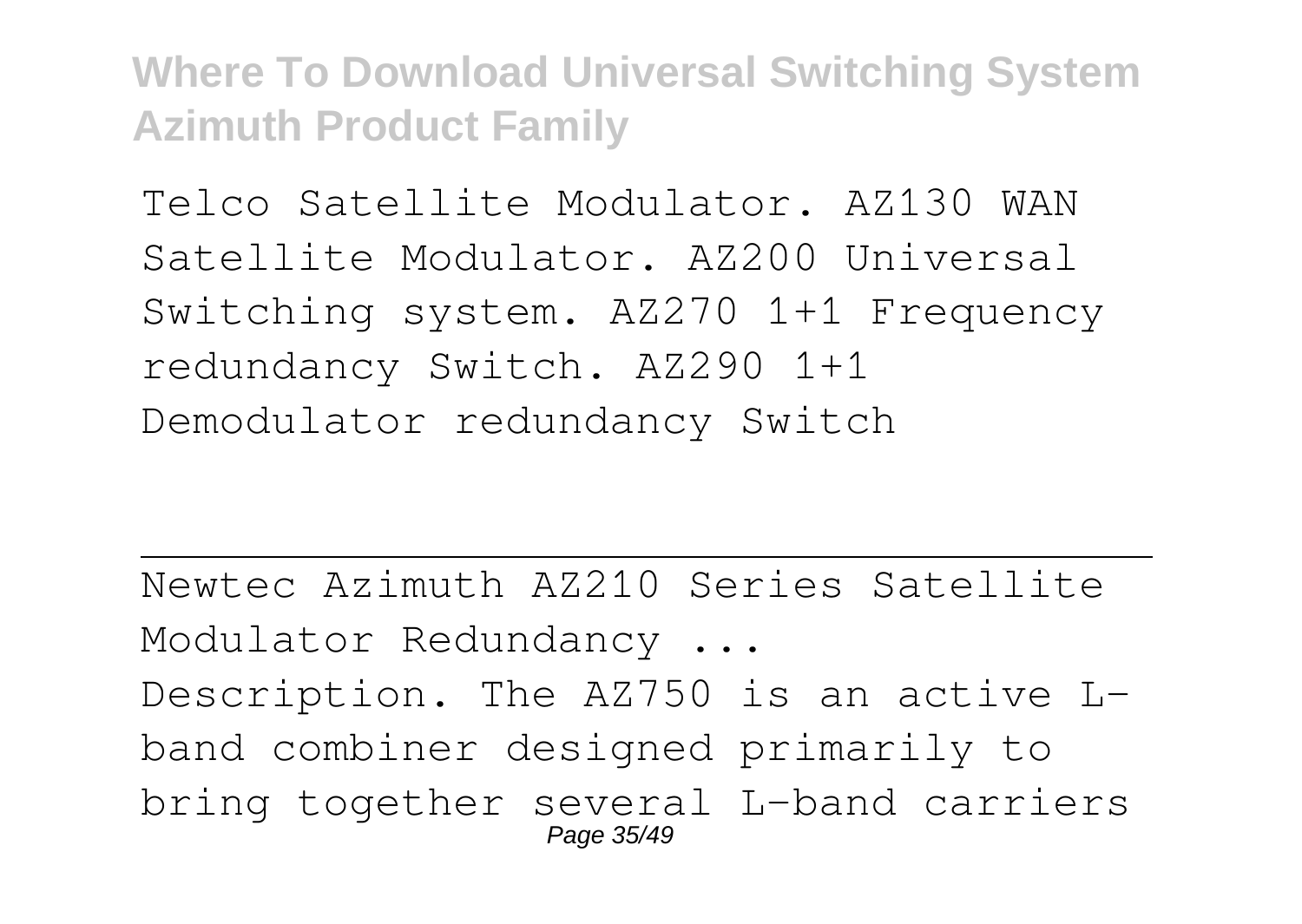in a single satellite channel. To equalize the level of the incoming signals, each input has its own amplifier/ attenuator. The AZ750 can also be used as an active switching device for signal routing purposes or redundancy switching operations.

Combiner Azimuth Product Family AZ200 RF Redundancy Switch. The Newtec AZ200 Universal Switching System is a Page 36/49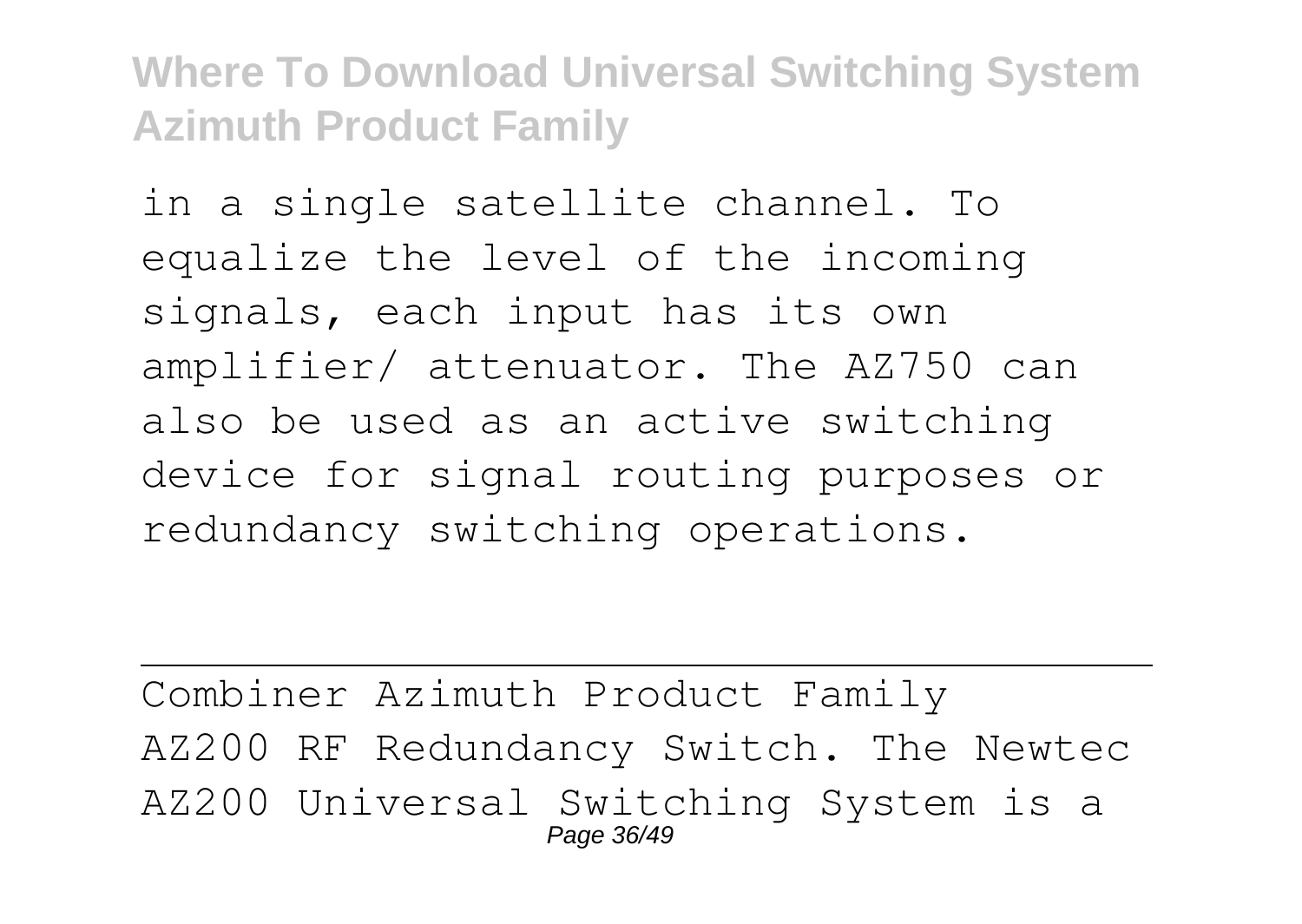powerful and modular product designed to provide a cost effective N+1 protection scheme for a wide variety of equipment such as modulators, demodulators, modems, converters, encoders and decoders.

Newtec Satcom AZ200 Redundancy Switching System AZ710 Series RF Frequency Up Converter. This product has reached end of life Page 37/49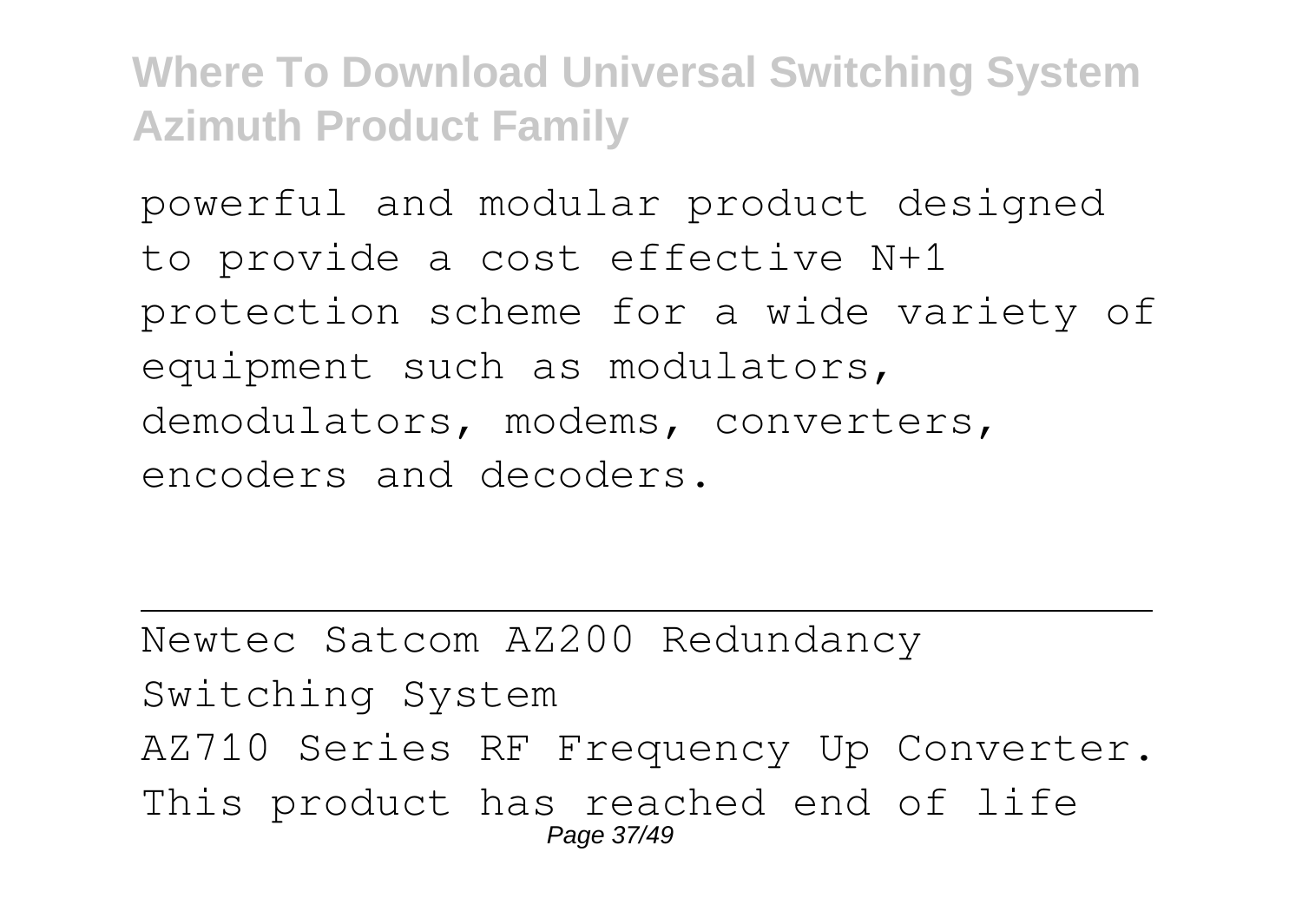and has been replaced by the Newtec FRC0710. The Newtec Azimuth Series AZ710 is a high performance frequency upconverter that's designed for a large range of broadcast, telco and IP satellite applications and delivers advanced features such as a calibrated high linearity over the entire bandwidth combined with a very ...

Newtec Azimuth Series AZ710 IF to L-Page 38/49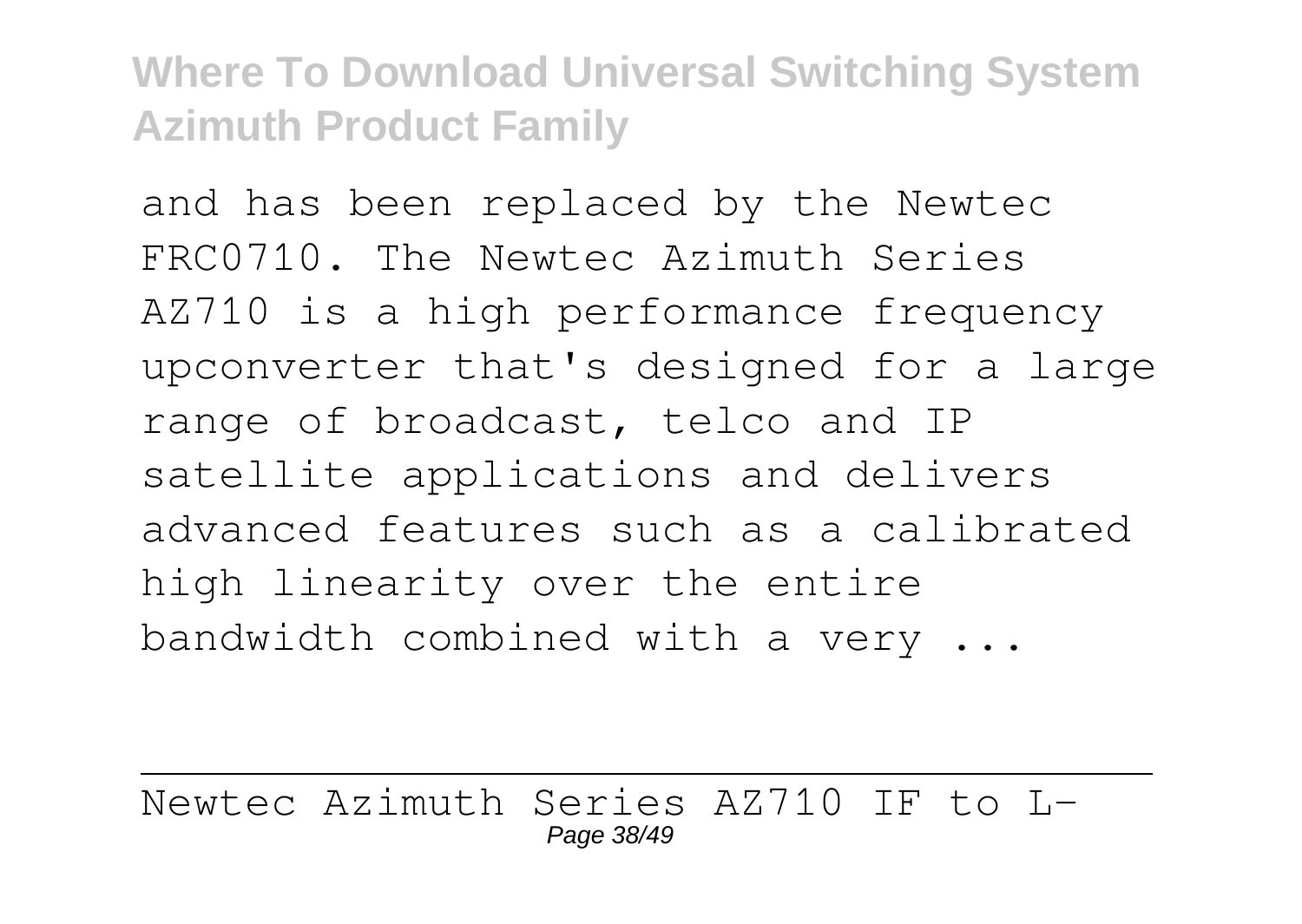Band Agile Upconverter The S2560F switching system is an all digital full featured non-blocking full fan-out matrix for routing digital signals. The capacity is up to 256x256 I/O's in one unit, or up to 1024x1024 in multiple units. Specification Sheet PDF. Features. Applications.

Universal Switching Corporation: System S2560F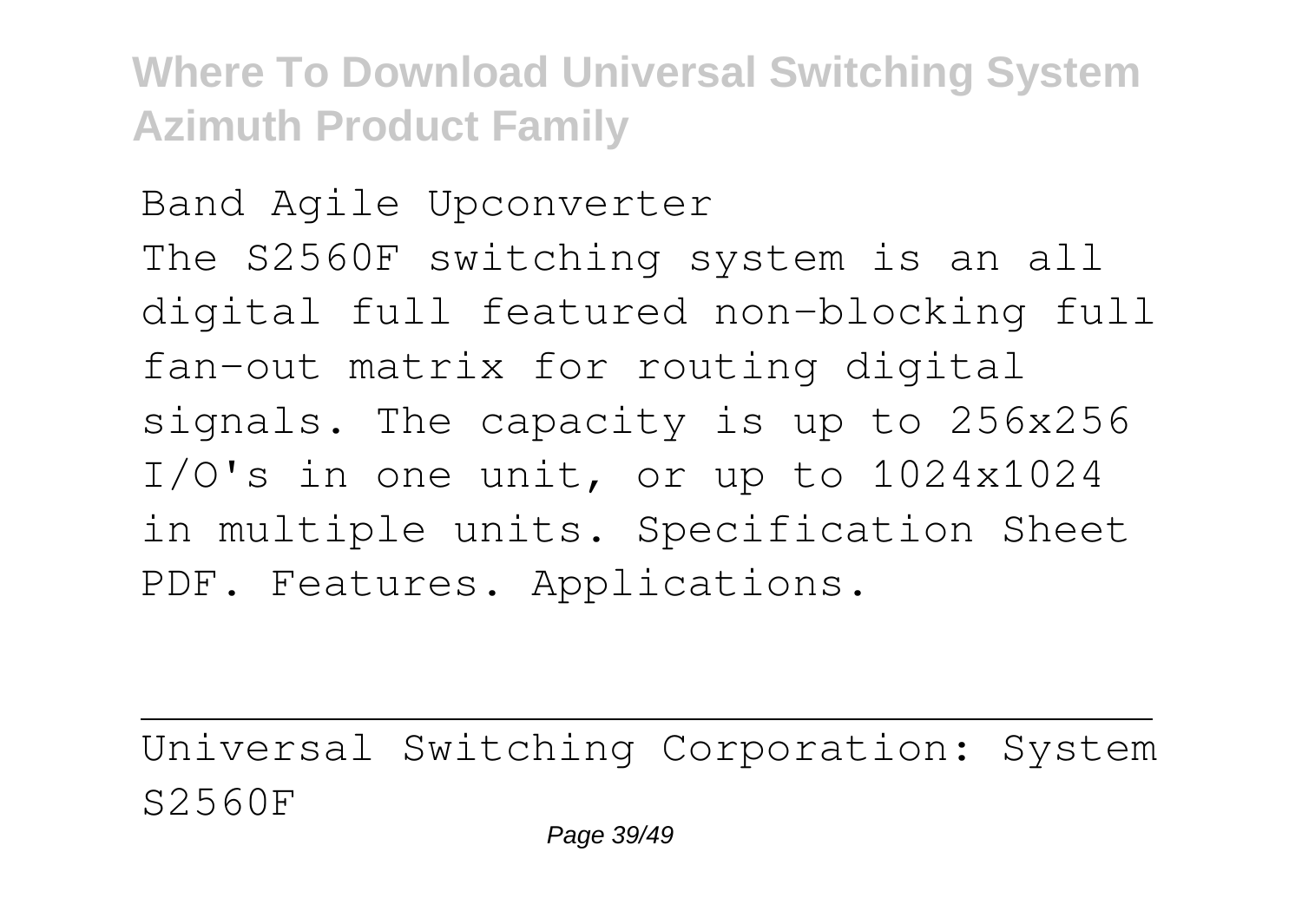This product has reached end of life and is no longer available. It has been replaced by the USS0202. Newtec Azimuth Series AZ270 1+1 Frequency Converter Redundancy Switch product provides a versatile 1+1 protection scheme for upconverters, downconverters and combiners. The AZ270 is easy to operate and switches simultaneously the input and output IF, L-band and RF-band signals.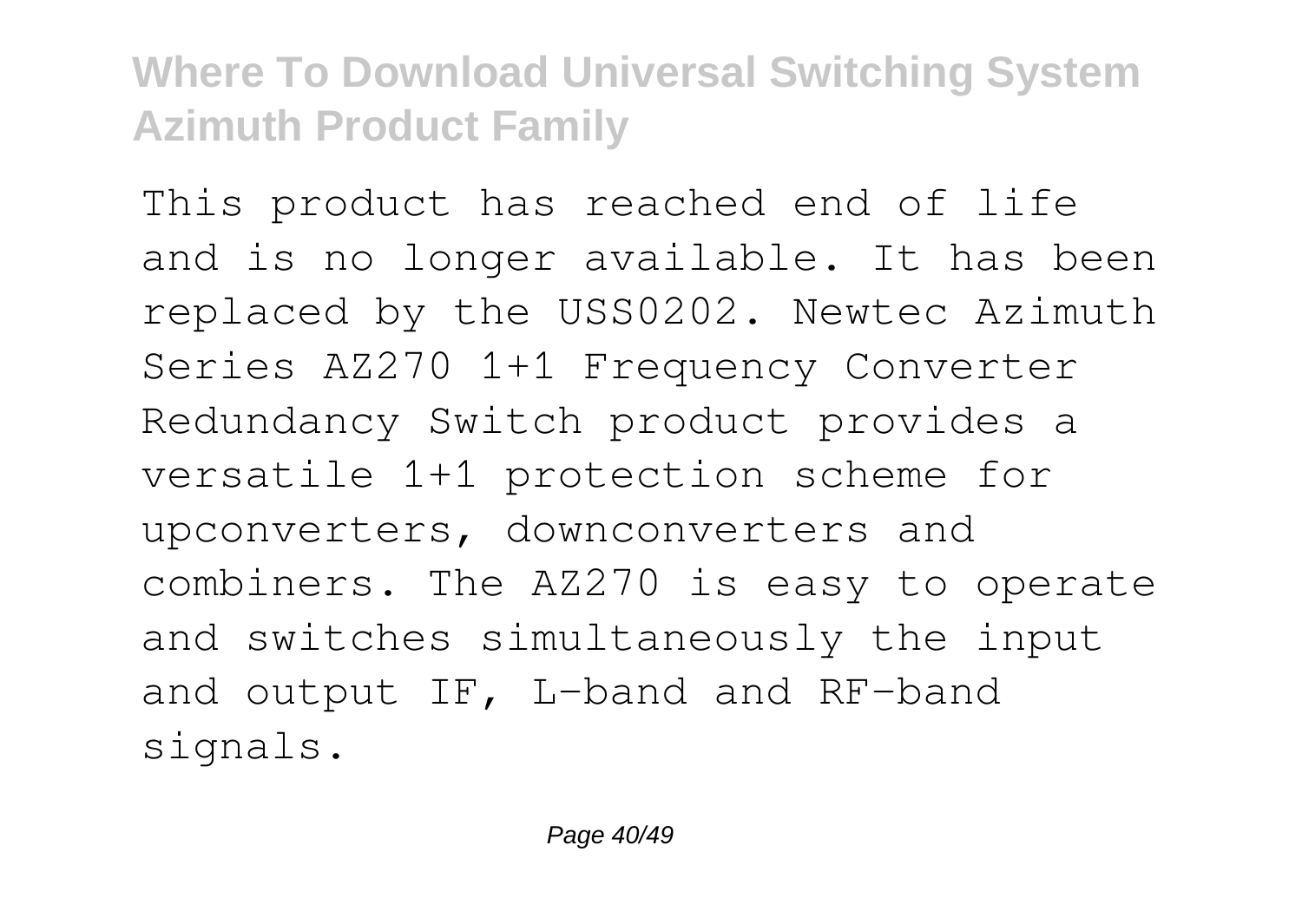Newtec Azimuth AZ270 Series RF

Frequency Converter ...

The Newtec Azimuth Series AZ750 can also be used as an active switching device for signal routing purposes or redundancy switching operations. In its default configuration, the 750 combines up to 4 different L-band signals into one L-band signal. As an option it is possible to combine up to 8 different Lband signals within the same unit. BUC Page 41/49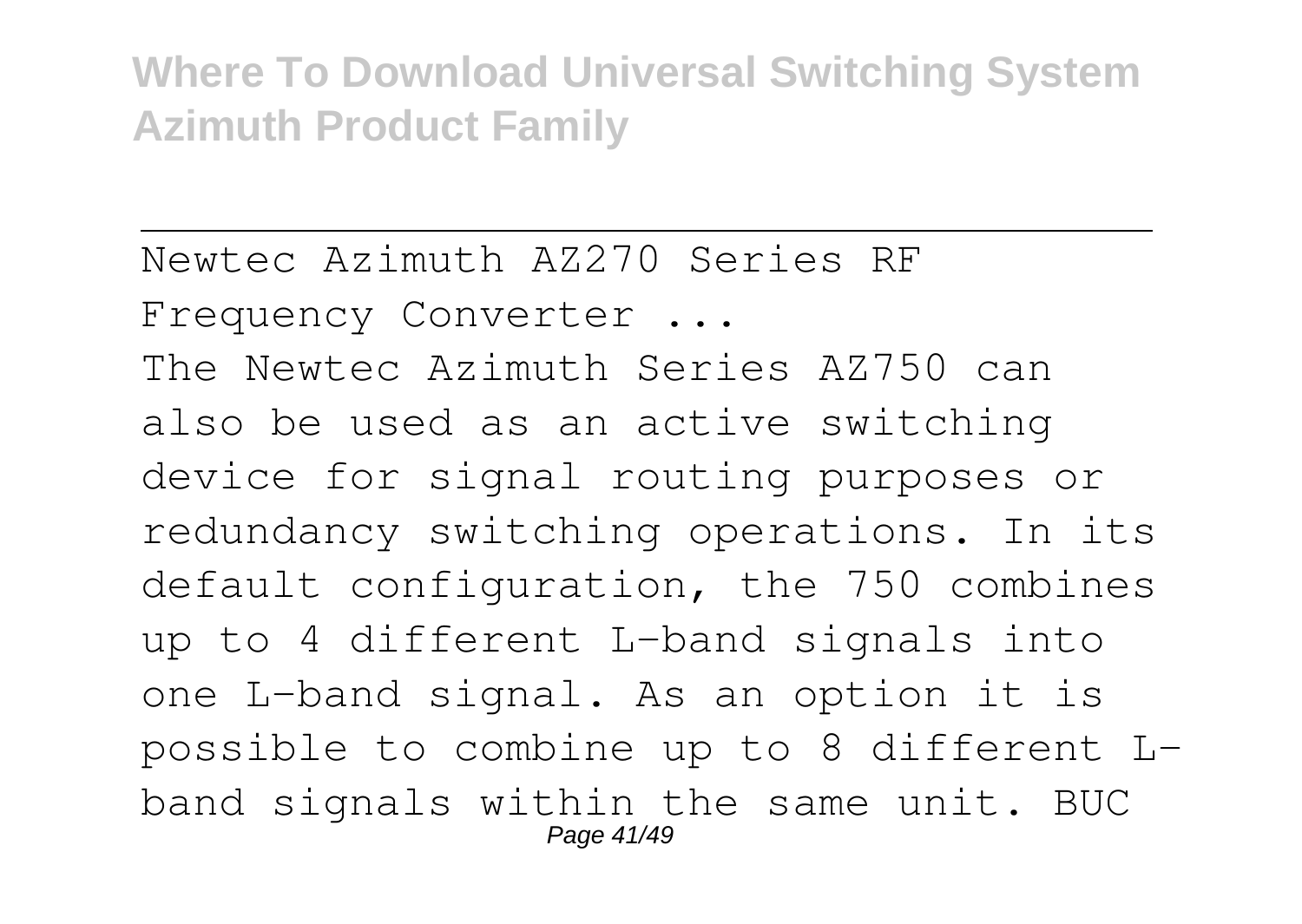Power

Newtec Azimuth Series AZ750 L-Band Combiner System SystemMS2010A. System MS2010A is a high performance DC-18GHz coaxial blocking matrix designed for high reliability, very low MTTR, and is available in configurations from 4x4 to 12x12 in an elegant & compact 2RU unit. Intended for automating manual patch cords, or Page 42/49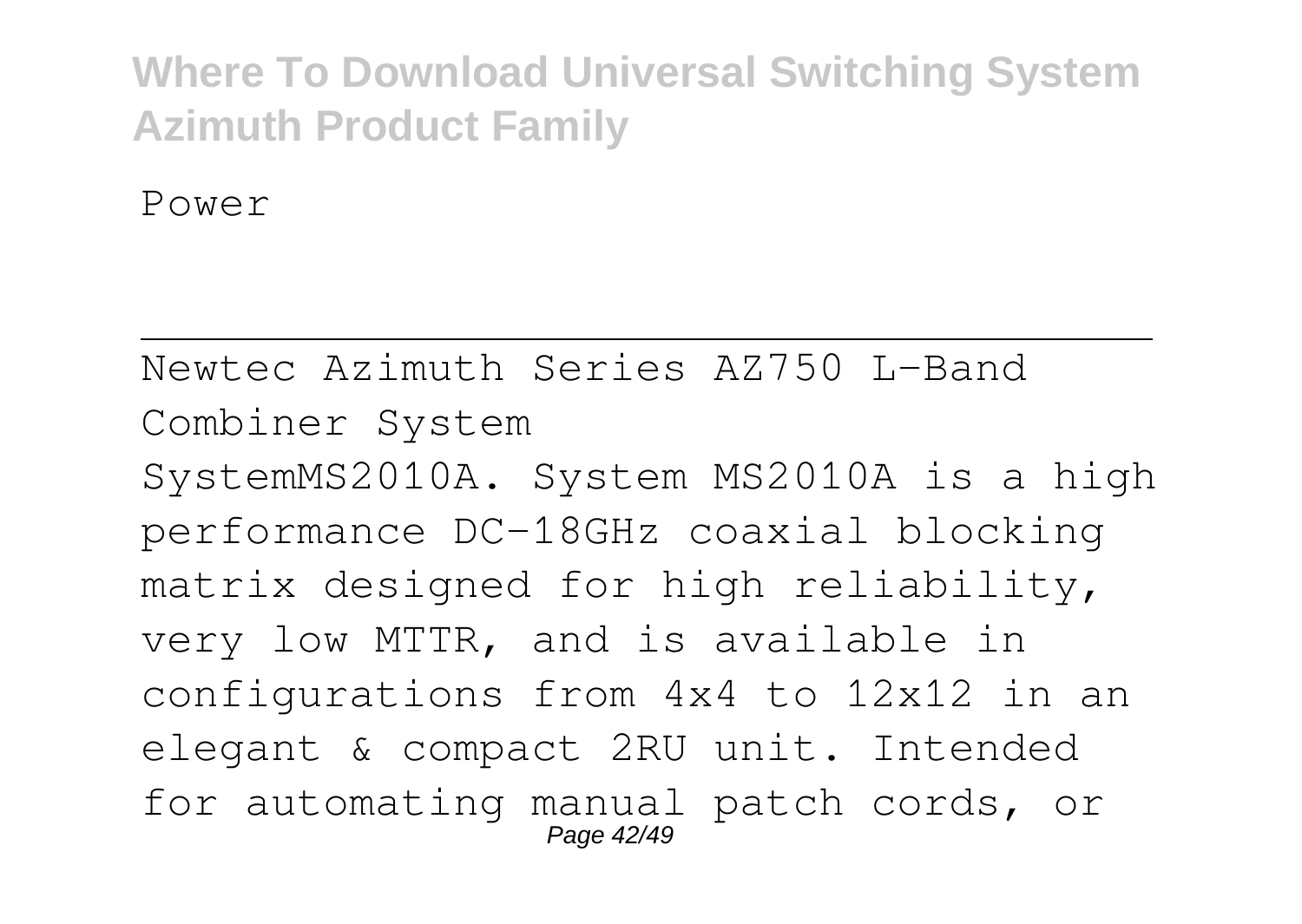replace bulky and dated competitive products, this unit is designed for switching any coaxial signal within the DC-18GHz frequency.

Universal Switching Corporation: System MS2010A 18GHz Matrix Universal Switching Corporation is an internationally recognized leader in the signal routing industry that manufactures leading-edge switching and Page 43/49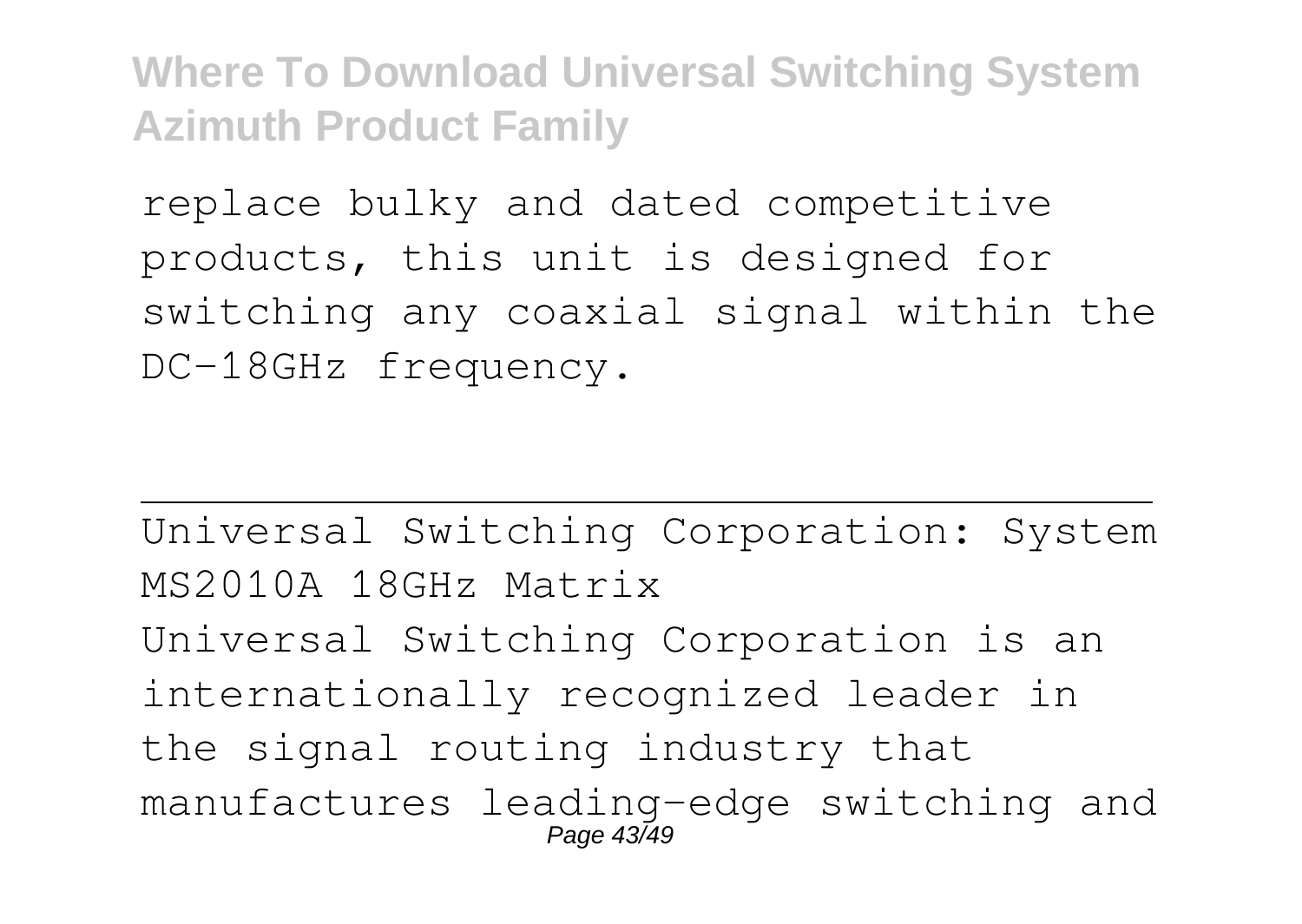distribution equipment. Since 1992, the USC commitment to Continuous Process Improvement and cutting-edge technology has combined to provide a unique blend of low cost yet high quality products.

Universal Switching Corporation: Series G2 Modular Systems Universal Digital Repeater The Universal Digital Repeater is available as a console version and in a Page 44/49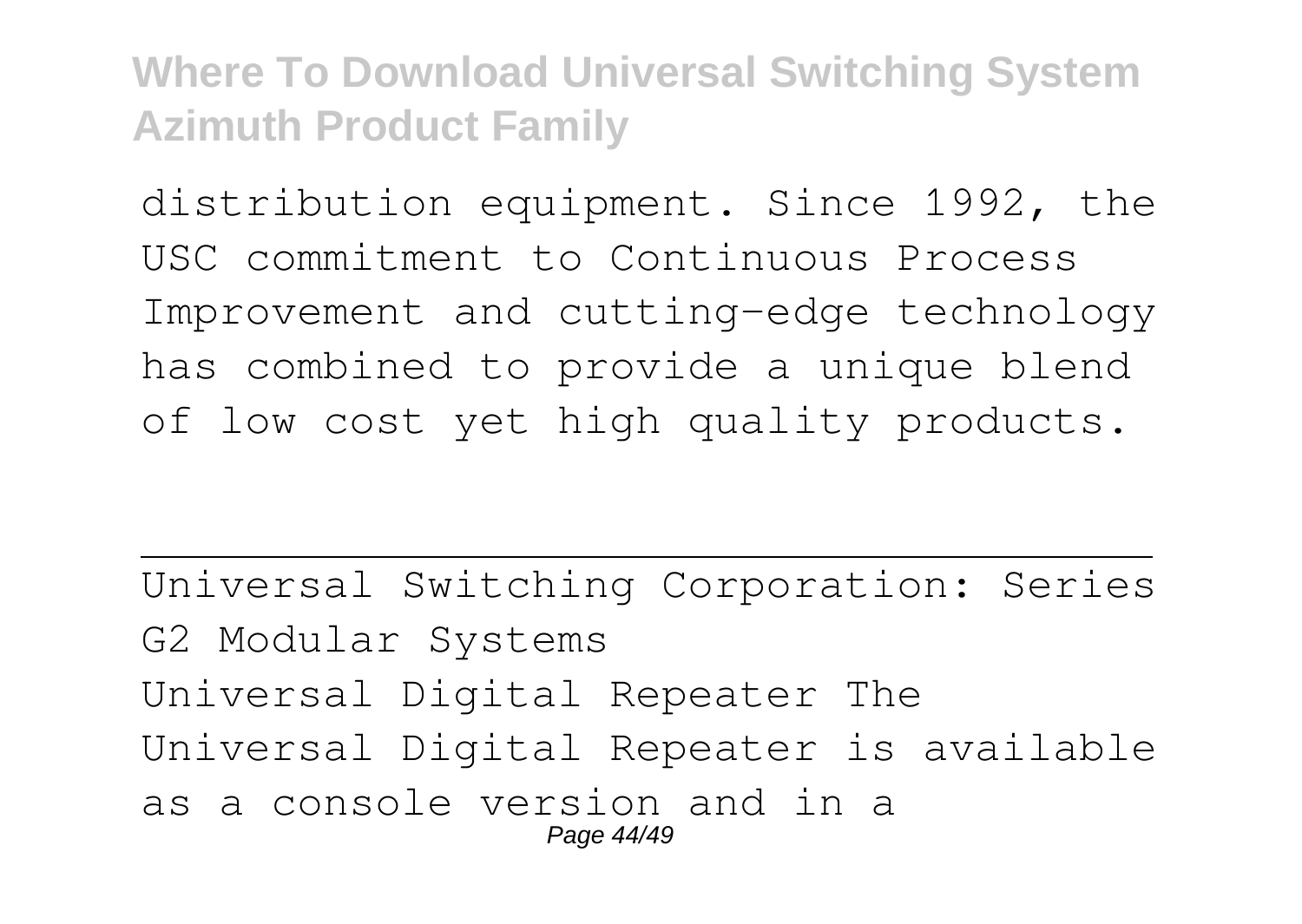watertight housing with bracket attachment. Analogue Repeater Magnetic heading console repeater. For permanent indication of magnetic heading. Azimuth Devices Prismatic azimuth device PV24, in transport box. Magnetic Speed Boat Compass (MARS):

Magnetic Compass Systems - Sperry Marine The ARS-USB Azimuth Interface is the Page 45/49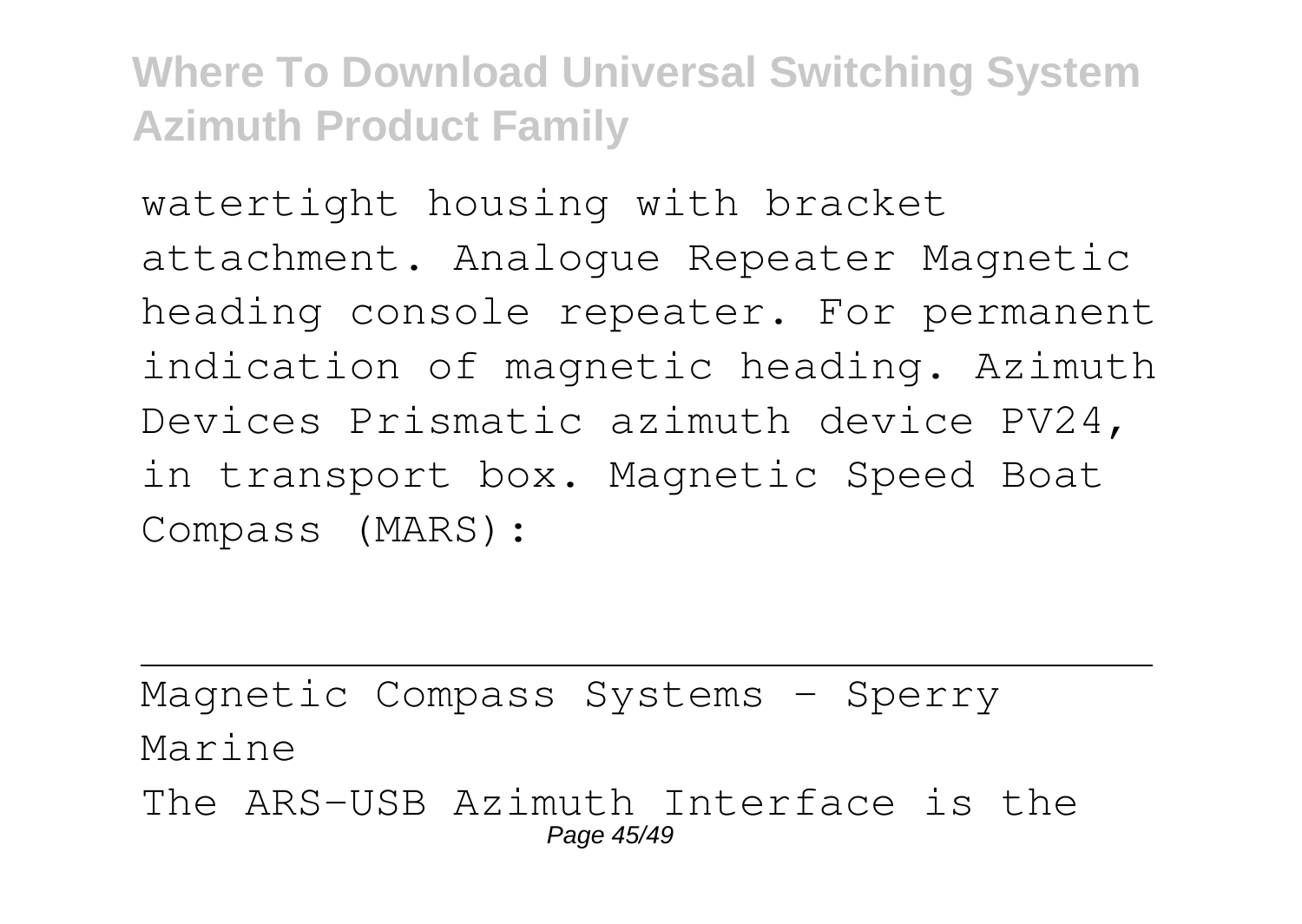easiest and highest performance Universal Interface for handling your Antenna Rotor. It's connected to your rotor controller (Yaesu, Kenpro, Daiwa, HAMIV/T2X, Prosistel, etc) and you will be able to point your antennas from your computer automatically.

EA4TX.com – Antenna Rotor System The tool uses accelerometers and magnetometers to measure the Page 46/49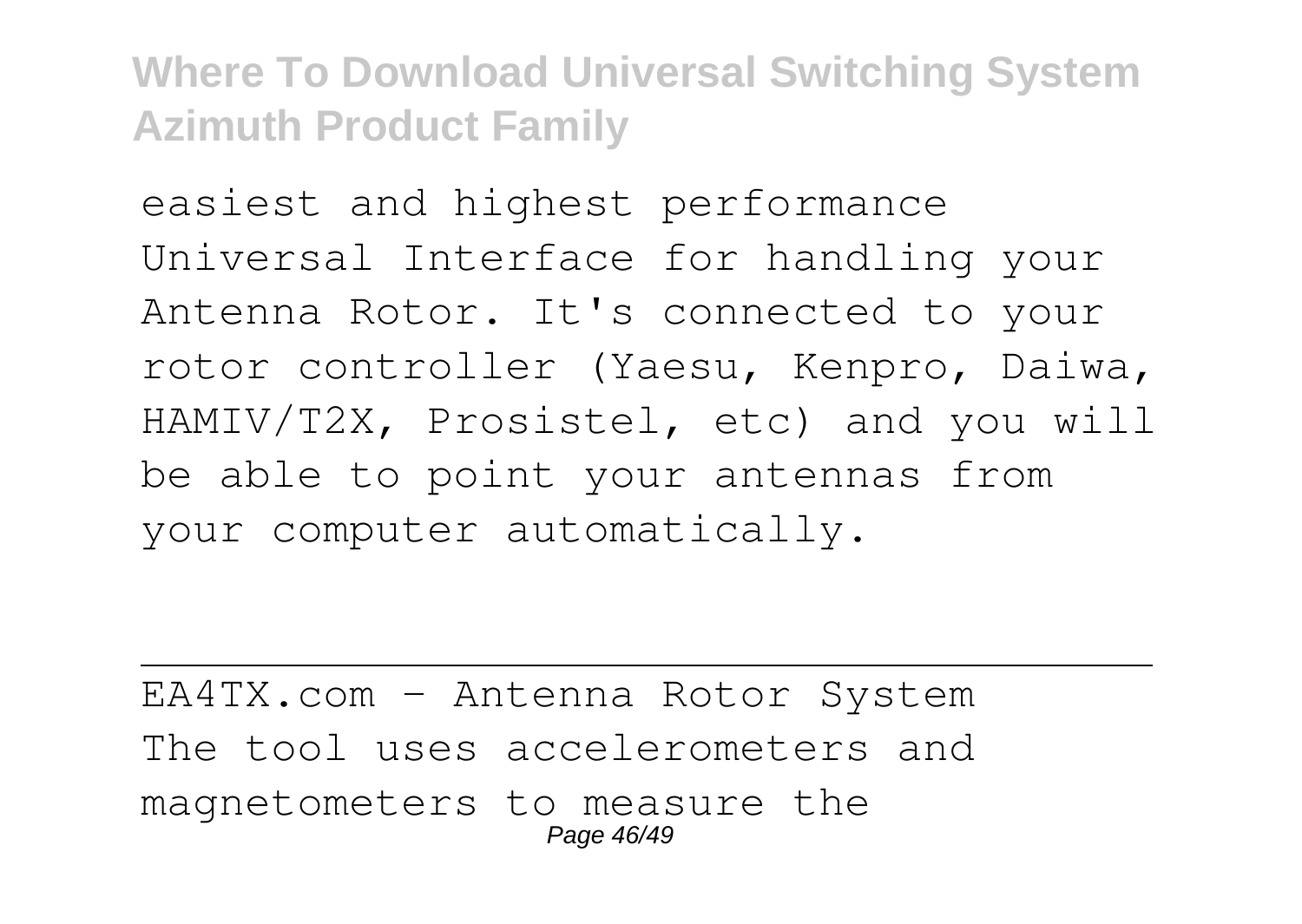inclination and azimuth of the wellbore at that location. Not only can the inclination of a well be changed, but also the azimuth at which it is being drilled which refers to its compass bearing relative to magnetic north.

Azimuth definition and meaning | Collins English Dictionary Universal Switching Corporation(USC) is an internationally recognized leader in Page 47/49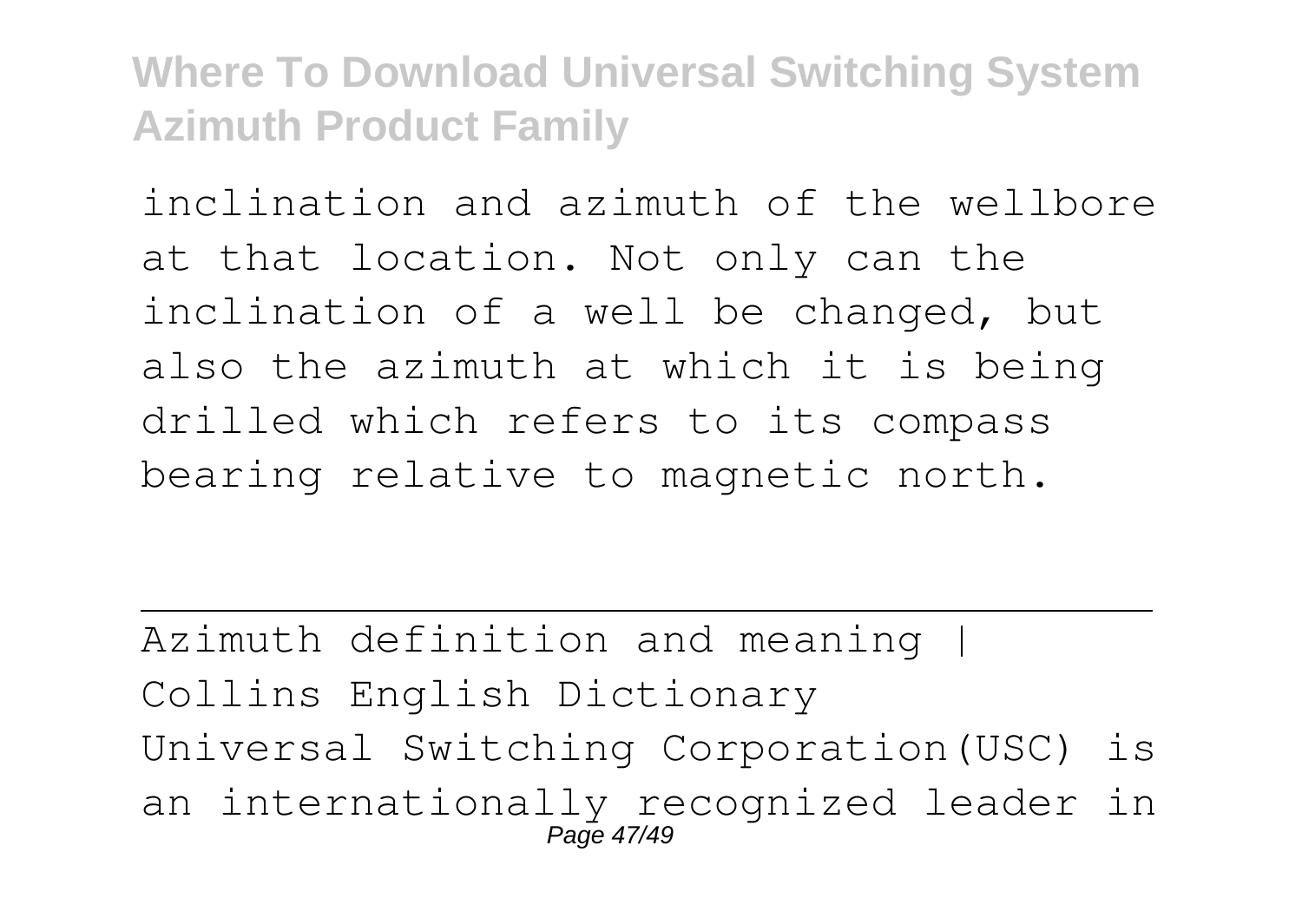the signal routing industry that manufactures leading-edge switching and distribution equipment. With a core competency in the signal arena, USC is focused on switching and distribution needs within a variety of industries and the direction of future requirements.

Universal Switching – TME Systems The DEV 1951 is a dual channel Page 48/49